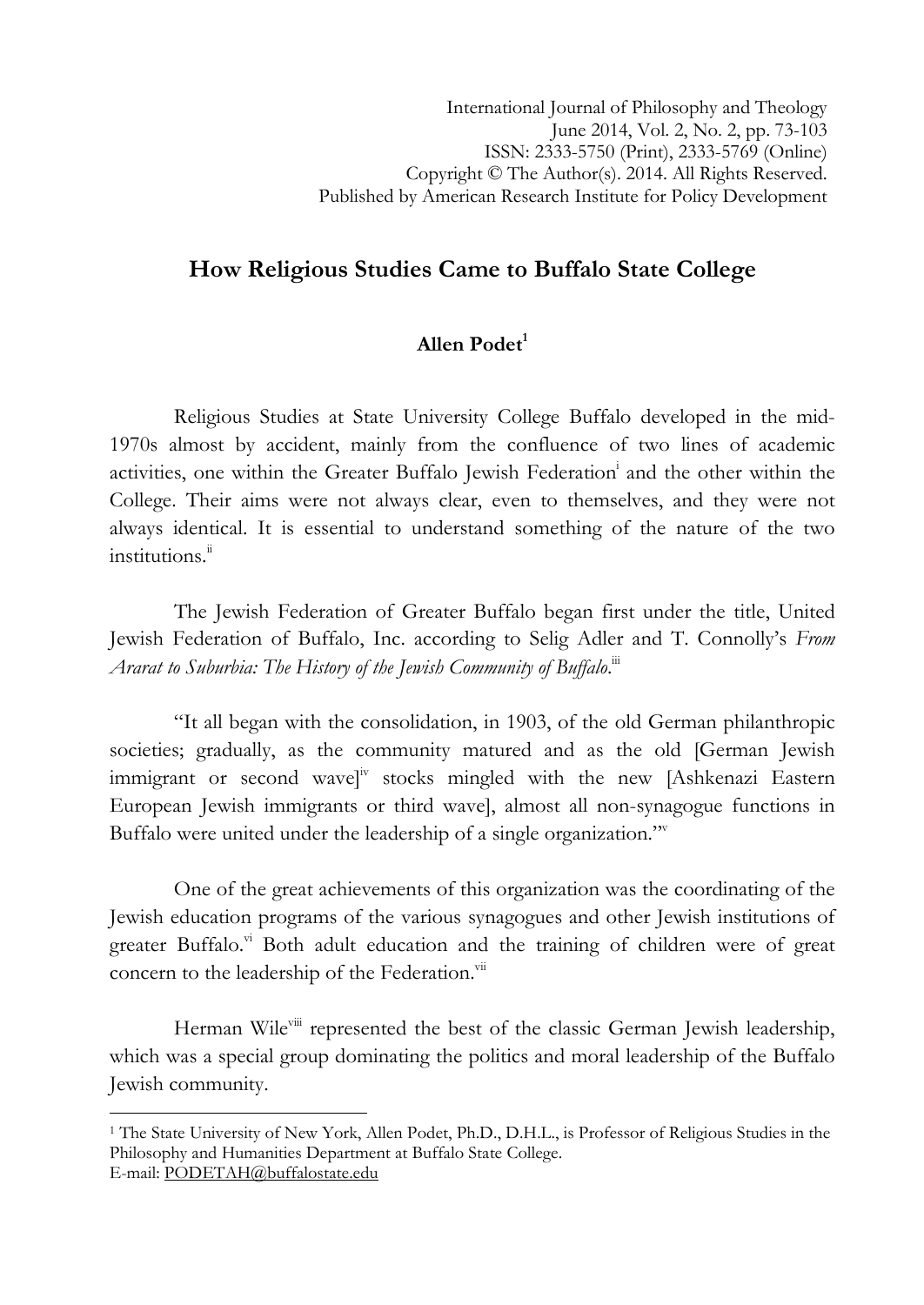He was a prominent community leader and President of Temple Beth Zion, the flagship temple of Buffalo and then and now one of the largest and most important congregations in the worldwide Reform movement.

Wile's family was part of the so-called "Third Wave" or German wave of Jewish immigration to America, after the Sephardic immigrations of the pre-Revolutionary period that came in the 1600's which are the "First Wave", and those often upper class Sephardim who came in the 1700's who are the "Second Wave", and before the "Fourth Wave" or the massive Eastern European immigration which outnumbered all the others combined and which lasted until World War I. This fourth wave came here fleeing persecution and seeking a better life.

The German wave, however, coming after the failed 1846 revolutions against monarchical and aristocratic oppression, was in notable part made up of people concerned about freedom and justice and civil liberty, often from relatively well-off layers of society, people who were frequently comfortably integrated in their native culture<sup>ix</sup>

The German Jews became the leaders of the American Jewish community. The name lists of the founders and leaders of the most important Jewish institutions, religious, civil, cultural, financial, and political, abound in German names from such families. The Weils—in Herman's case the name was Americanized to Wile—were raised with a sense of noblesse oblige, obligation to guide the community. The leadership list of Beth Zion—and of the whole Reform movement—is rich with names from this relatively wealthy and powerful subgroup up to the present day.

Wile was impressed by the alarm raised in the Jewish Federation about the diminishing numbers of children receiving a Jewish education, and he promoted a survey to determine the problem. This house-to-house survey of many thousands of people revealed reasons for denying children a Jewish education which included in no particular order a lack of interest, a lack of time, a feeling that Jewish education might present a barrier to full "normalization" or integration of children into the dominant WASP culture, anything that would cause a Jewish child to stick out or be seen as different, and an unwillingness to bear the expense of Jewish education.

Sensing a community need, Wile became the founder of the Bureau of Jewish Education and its long-time President (1928-1942). $^x$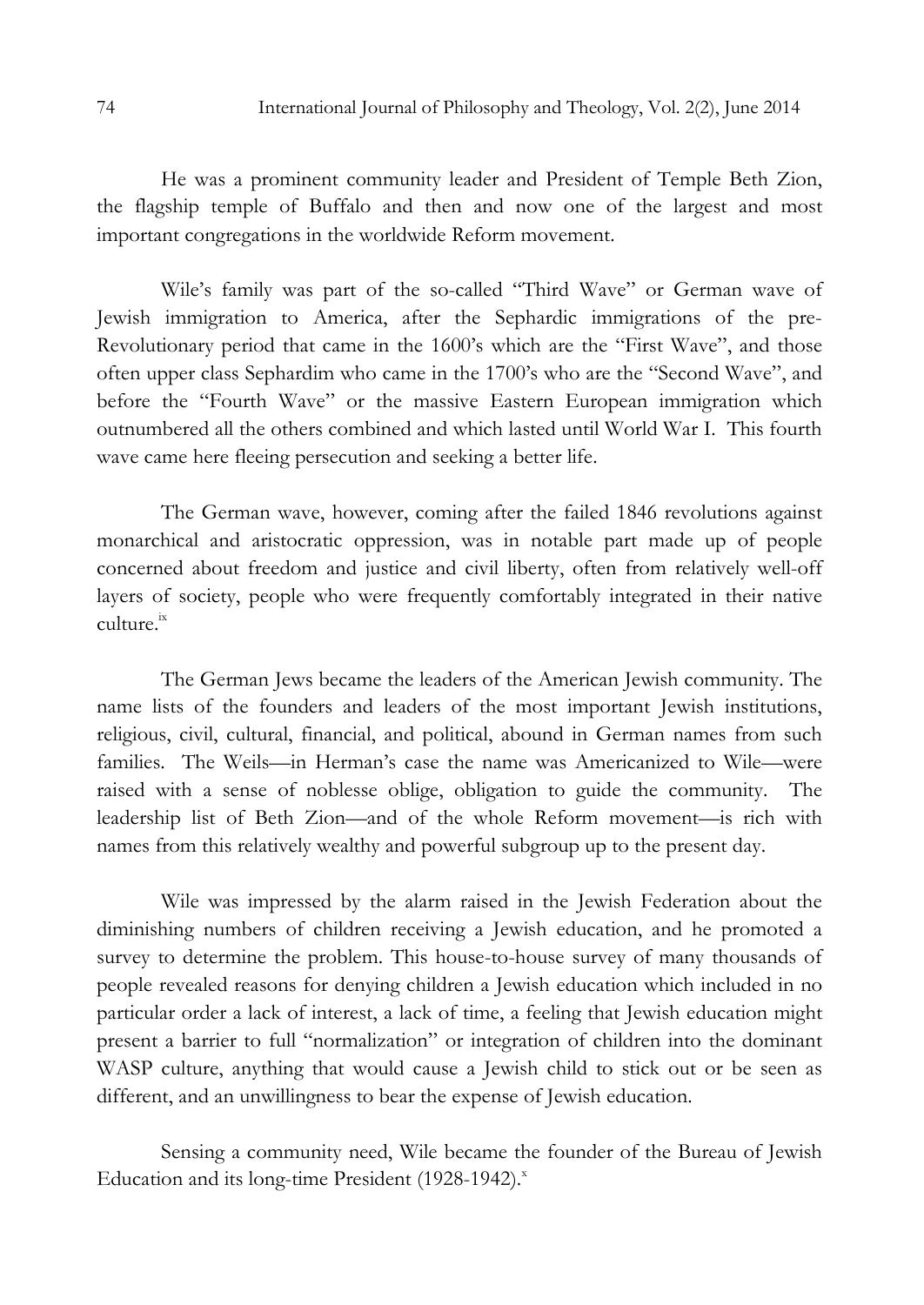Under the Bureau of Jewish Education, the College of Jewish Studies was instituted with the initial purpose of training a generation of teachers of Judaism and Jewish studies that would serve the children and secondarily the adult programs of the community's institutions.<sup>xi</sup>

Being under Germanic leadership, they had in mind a systematic, disciplined, formal, and highly supervised training program, leading to proper certification of teachers and community-wide controls in place of the uncontrolled and chaotic result of each institution going its own way.<sup>xii</sup>

When the State of New York Department of Education raised an objection to the name "College of Jewish Studies" on the grounds that they were not—or not yet a "College" as the Department of Education used the term, able to grant or participate in the granting of baccalaureate degrees, the name was changed to "Institute of Jewish Studies." The purposes and functions remained unchanged. But the seed was planted in the minds of the board of directors that perhaps they should be thinking on a larger scale than merely teacher training for local schools.<sup>xiii</sup>

The Bureau of Jewish Education formally appointed Paul Verret as its paid full-time Director in October 1937, $\frac{x}{y}$  at a ceremony in the prestigious Montefiore  $\text{Club},^{\text{sv}}$  across Delaware Avenue from Temple Beth Zion and the social home of many of the most influential members of the Jewish community, who were commonly Beth Zion members as well.

The College of Jewish Studies was founded in 1931 by many of the same people who served on the Bureau.

By 1974, The College had 74 tuition paying students and offered 17 courses and 7 teacher training programs.<sup>xvi</sup> Often the congregations paid the tuition.

By the early 1970's the Board of Directors of the Bureau had long been thinking about seeking accreditation and enhanced prestige for the program of the Bureau through some sort of formal affiliation with one or more Buffalo area institutions of higher education.<sup>xvii</sup>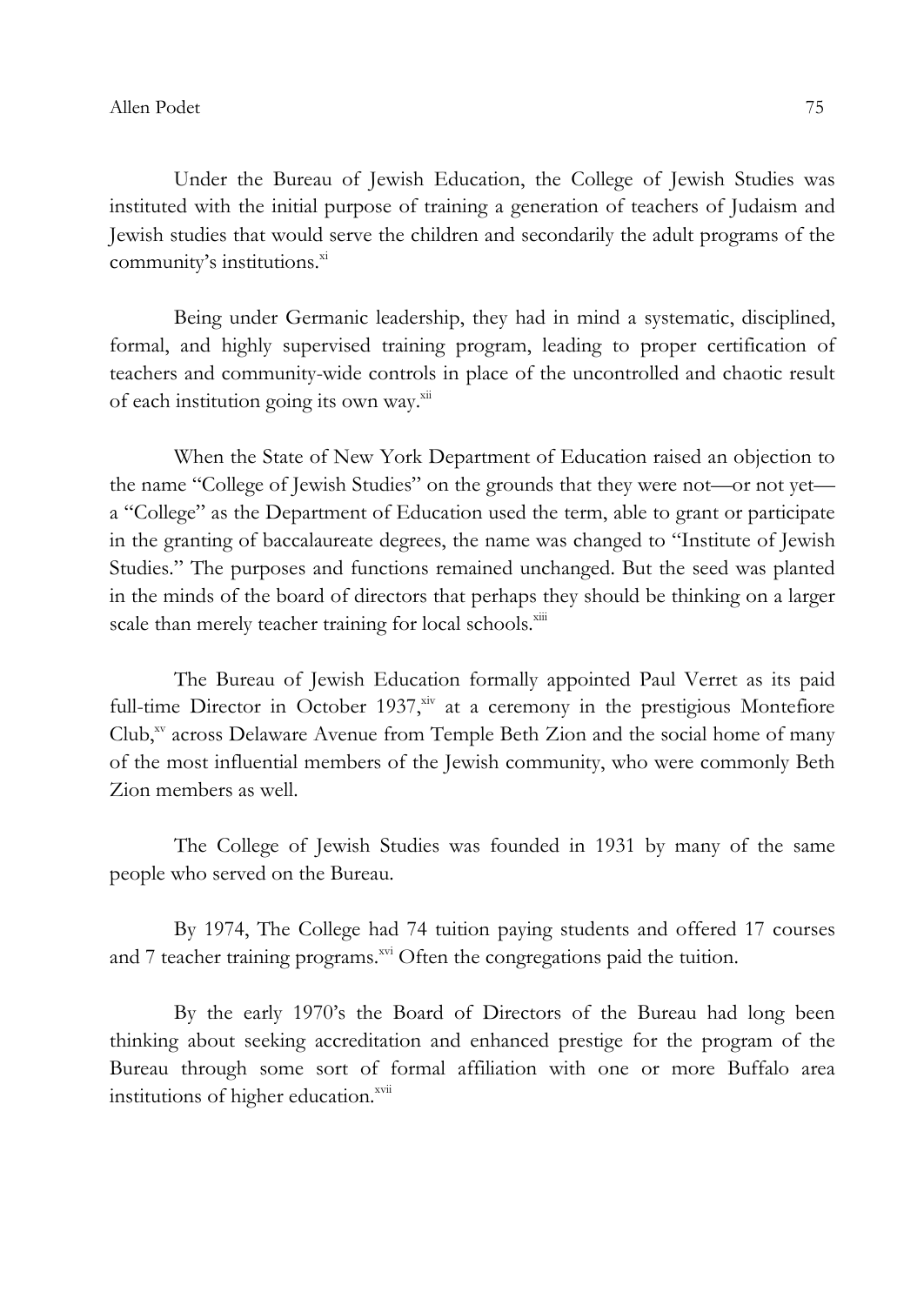The records of the meeting of 28 January 1974 read like a listing of the politically prominent members of the community. xviii

Dr. Shabatay and Professor Dickson as Chair of the College of Jewish Studies Committee renewed negotiations with Buffalo State College and UB that had been in the works irregularly for a number of years. A sizeable sum, estimated at over \$80,000, had been earmarked for promoting formal Jewish studies at Buffalo State College. xxx

## The Roman Catholic Diocese

A similar arrangement was undertaken in connection with the Roman Catholic Diocese of Buffalo. The Diocese undertook to subsidize a program like that for Jewish studies and noted that some courses were already offered at Buffalo State College that would fit in such a program.

In a letter dated 1 May 1968, Acting Associate Vice President for Academic Affairs Philip Bonner at Buffalo State College wrote to the Very Reverend Monseigneur Leo Hammerl, Superintendent of Schools in the Department of Education of the Diocese of Buffalo, then located on South Elmwood Avenue. Bonner referred to the committee which was discussing relations of the Diocese and Buffalo State College, together with other colleges with which the Diocese might want to engage. $\frac{xx}{x}$ 

The group in addition to Bonner included President E. K. Fretwell, Dr. Robison, Dr. Sengbusch, Dr. Fotion, Dr. Cantrick, and Dr. Stewart. Summarizing agreements, Bonner confirmed discussions with special reference to St. John Seminary.

Three alternatives for relations of the Diocese and Buffalo State College were discussed, together with the possibility of accepting course credits for a degree to be offered by St. John Seminary.

With regard to degree requirements for Buffalo State College in conjunction with St. John Seminary, Bonner noted that Buffalo State College already offered Sociology of Religion, the Bible as Literature, and the Philosophy of Religion. "We would anticipate," Bonner added, "that within the next two to three years [!] these offerings will increase to include such courses as Comparative Religion (2 semesters), Sacred Music, Non-Western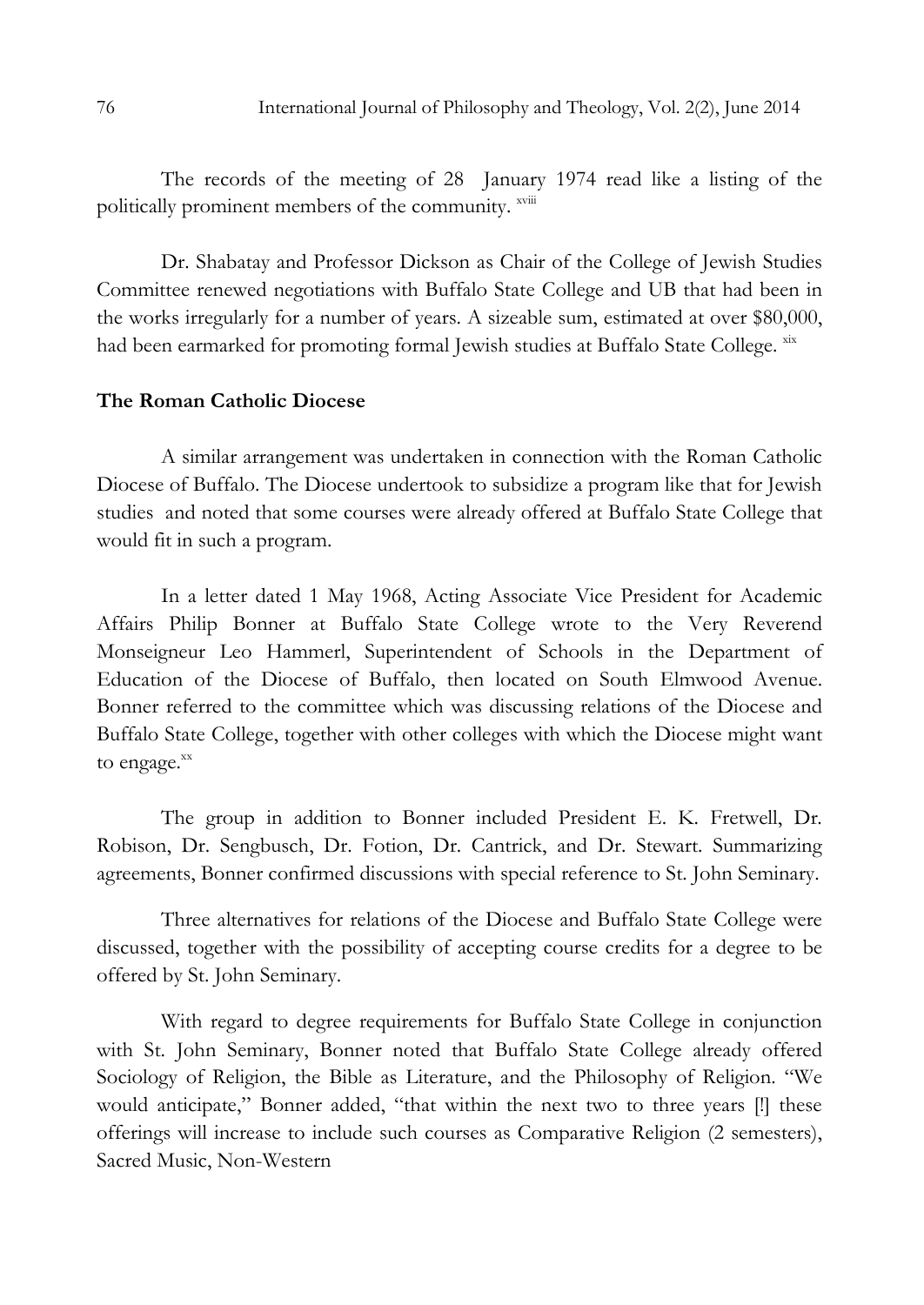Religion, History of Judaism, and the History of Christianity."

Bonner stressed that students should make sure that any courses elected would fit the particular degree pattern desired. "This can be easily programmed with adequate academic advisement from the Office of the Liberal Arts Dean." That is, the Liberal Arts Dean of Buffalo State College.

Bonner added that department chair Dr. Fotion had studied the St. John Seminary catalog and would recommend to the Liberal Arts Dean that certain St. John Seminary courses would be acceptable to Buffalo State College for credit. Special note was made of Philosophy 305 – History of Philosophy, Philosophy 702 – Epistemology, and Philosophy 401 – Epistemology. Other courses might also be acceptable after discussions between Father Puehn of the Diocese and Dr. Fotion.<sup>xxi</sup>

The question was who would be the Diocesan choice—and the Buffalo State College choice—as professor. The perfect candidate was Sister Marianne Ferguson, with a Ph.D. from McMaster University in Canada. Dr. Ferguson had studied also at the Pontifical Institute in Rome, and was by temperament and personality ideally suited to deal with young students.

Her training was impeccable, her approach to sacred texts thoroughly objective and academic, her views of religions extremely sensitive, and she had been teaching at Buffalo State College for several years. She was thus a known quantity. Also, she had been associated with the campus Catholic Newman Center for some years and was known to many students already.

Above all, she was not only academically superior, but she was kind and supportive, no small matter in dealing with young students in religion.

With regard to UB, the Board of Directors of the Bureau was told at the January 1974 meeting that it had taken a number of years to establish a Judaic Studies Program there. These efforts had resulted in the regular establishment of a full-time tenure track professorship 14 years ago.<sup>xxii</sup> Reports on the development of the Program were not particularly encouraging.<sup>xxiii</sup>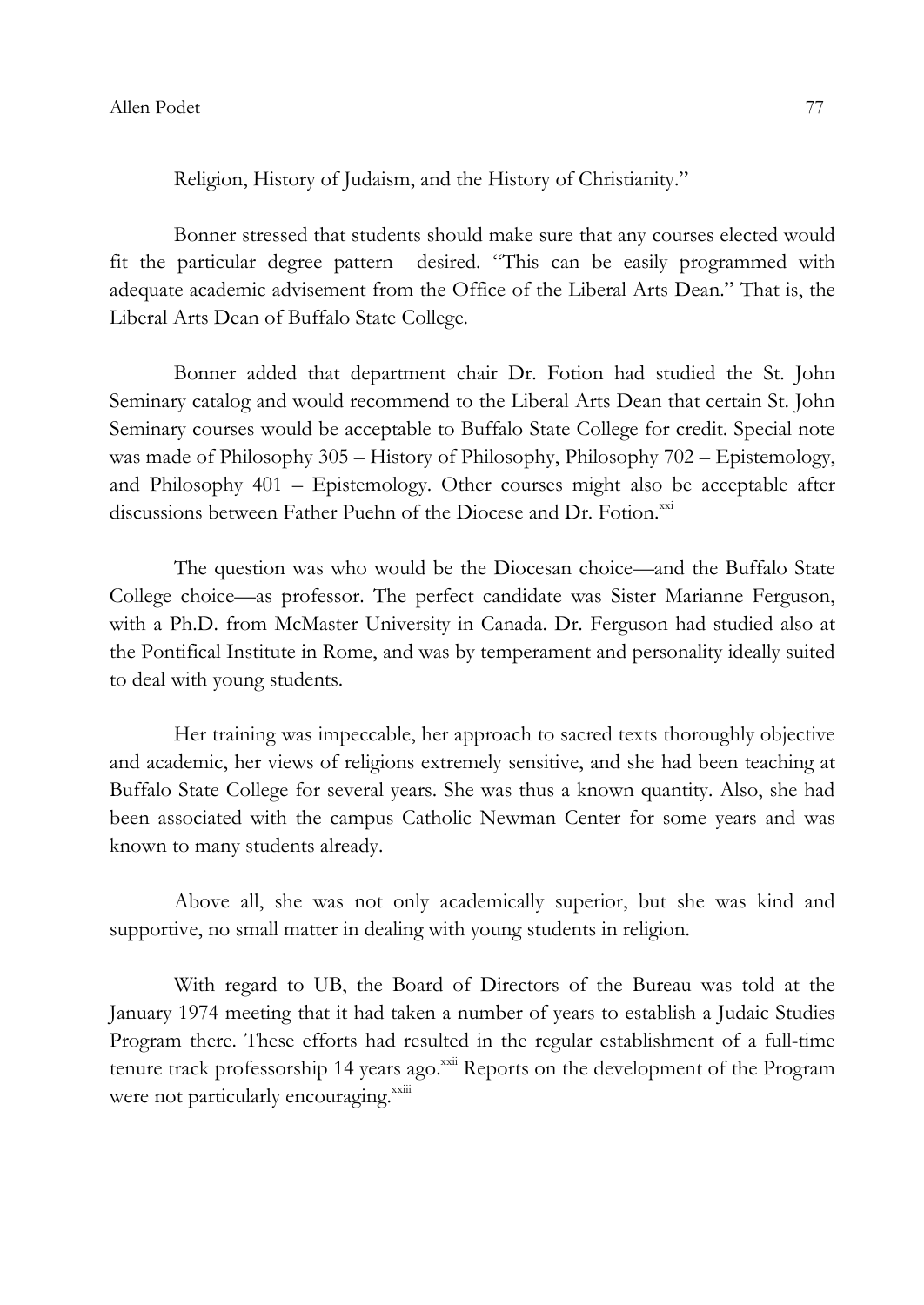#### Buffalo State College

Already by the late 1960's an interest in a recognized, formally structured program in Jewish studies was being discussed at Buffalo State College.xxiv It was a period in American academia when college courses and programs in Jewish Studies, long present on the campus, were increasing in number rapidly.

Whether this had anything to do with the rise of Black Studies courses in the 1960's is debatable. It was thought that the sensitivity to minority studies that showed itself in the growth of Black Studies made it an auspicious time to pursue Jewish Studies in the University.

Hebrew studies had of course always been academically acceptable as part of a long tradition of scholarship in both secular and religious institutions. At one time Harvard reputedly required baccalaureate or magisterial degree papers in Hebrew. Hebrew was considered one of the three classical languages mandatory for study of the Holy Scriptures, along with Greek and Latin.

In December 1971 Dr. Justin Hoffman, Rabbi of the UB and State University College Hillel Foundation, submitted to Dr. Robert Schoenberg, Associate Vice President for Academic Affairs at Buffalo State College, a detailed course proposal for a course at the 400 level entitled Introduction to Judaism, for both graduates and undergraduates. xxv

And later in 1871 at Buffalo State College, a group of professors, mostly Jews, noted that there were at least 350 known Jews in the student body, and agreed to establish a committee—the ad hoc Committee on Jewish Studies—in 1971 under the Chairmanship of Dr. Gerhard Falk of the Sociology Department, and with the support of Dr. Herbert Auerbach, Dean of the Faculty of Arts and Sciences.<sup>xxvi</sup>

The Committee consisted of Dr. Bernard ,Ansel who was at the moment in Costa Rica; Dr. Herbert Auerbach; Dr. Walter Drzewieniecki; Dr. Ernest Falbo; Dr. Gerhard Falk; and Dr. Samuel Stern. It will be noted that the Committee was not limited to Jewish professors. The Committee proposed to Dean Joseph Hichar<sup>xxvii</sup> a curriculum on Jewish Studies by 19 April 1971.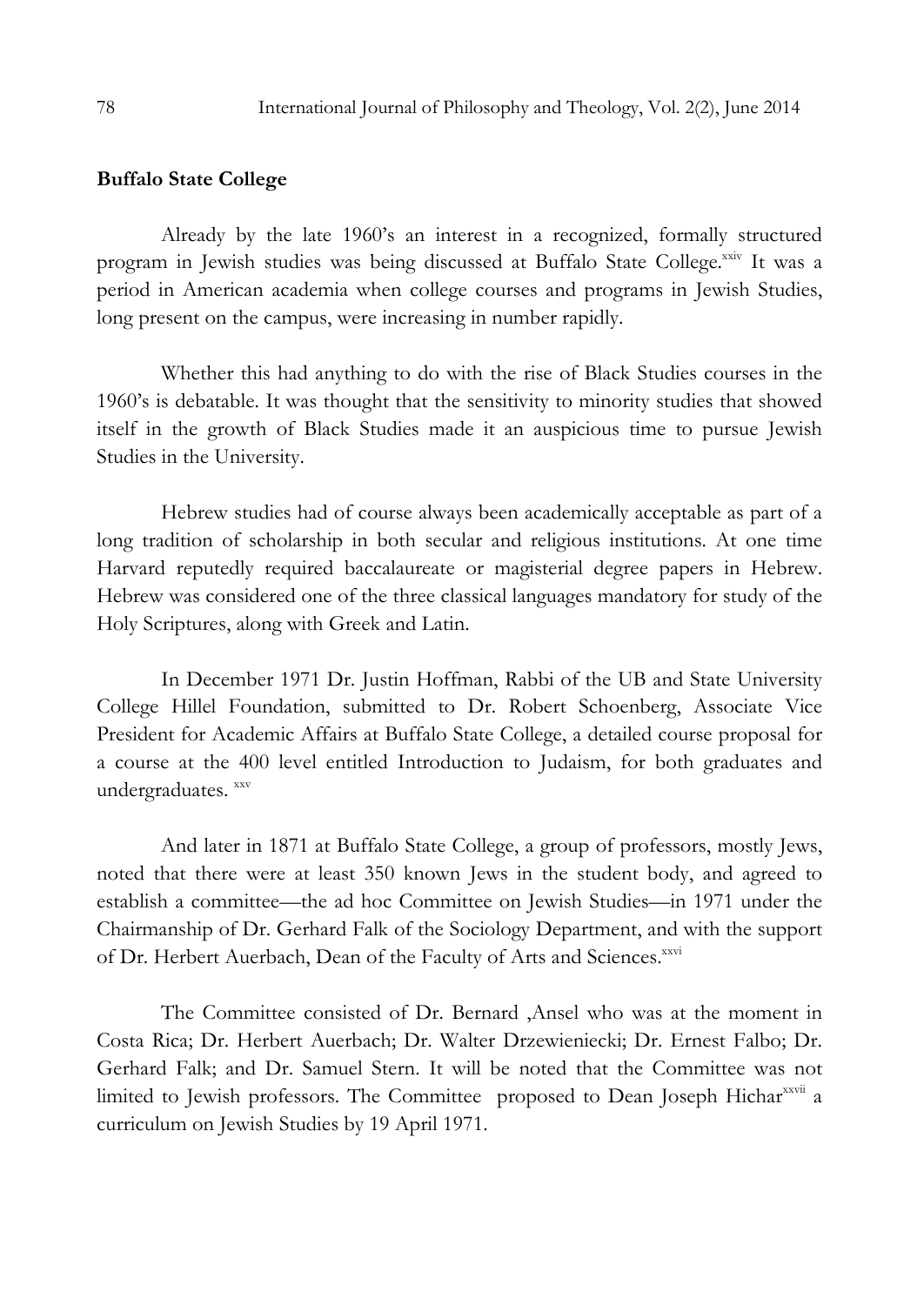Allen Podet 79

The core of existing courses for such a curriculum, as proposed by the Committee, was very carefully put together, and was indeed an impressive effort that well justified the request. There were 10 courses.<sup>xxviii</sup>

The plan included a program of ten proposed courses to flesh out the offerings.

- 1. Judaism: Introduction to Judaism.
- 2. Introduction to Jewish mysticism.
- 3. History: History of the contemporary Jews.
- 4. Sociology: The American Jewish Community.
- 5. Judaism: Jewish Law.
- 6. English: Hebrew Literature in English translation.
- 7. Music: Music of the synagogue and of Israel.
- 8. Chassidic [sic] music as literature.
- 9. Art: Synagogue architecture and the Art of Israel.
- 10. Sociology: A sociological study ;of the Chassidim [sic].

The proposal listed resources of the College and UB, including the substantial Professor Milton Plesur Library at the Institute of Jewish Studies, that would support the program, and listed the faculty who would make themselves available, along with their degrees, universities, and number of years of service, in most cases at Buffalo State College.

Dr. Bernard Ansel of History, 7 years.

- Dr. Gerhard Falk of Sociology, 4 years.
- Dr. Justin Hoffman of Education, 14 years.<sup>xxix</sup>
- Dr. Isaac Klein, 20 years.
- Dr. Samuel Stern, Mathematics, 14 years.

Rabbi NosonGurary, Director of Chabad with 4 years of lecturing experience on Talmud and Jewish philosophy, was added later.

Also in 1971, Dr. Falbo of Foreign Languages approached the Jewish Federation through Joseph Bronstein about Hebrew courses.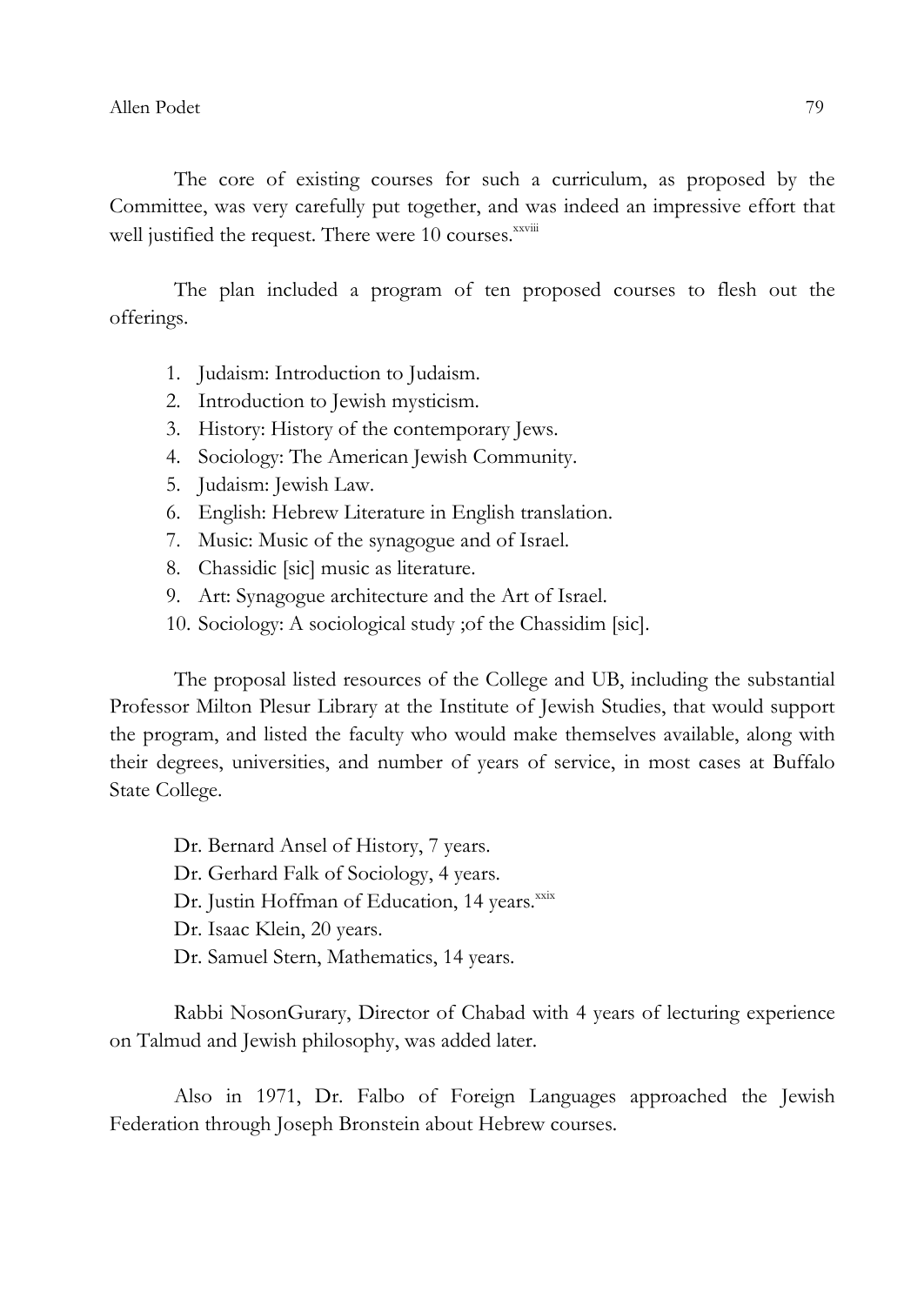Falbo noted that Hebrew was initiated at Buffalo State College back in 1969 with an enrolment of 40 students per semester for both first and second year levels.

The funding was from a Carnegie grant plus Buffalo State College funds. College funds had now fallen victim to the budget cuts from Albany, and the grant had run out. Falbo appealed to the Federation to join with the College in funding the program, since the College had in the interim hired an Israeli teacher for the post who had moved with her family from Brooklyn to Buffalo for the job, with the support and approval of Rabbi Tuchman for the Federation.xxx

In December 1971, the Chancellor of the State University of New York in Albany—"SUNY Central"—established a Task Force on Israeli Studies mandated "to ascertain the status of Judaic [sic] studies in the State University of New York, to examine SUNY interests and to explore possibilities for greater collaboration with Israeli universities…."xxxi

Dr. Ivan Putman, Jr., Director of the SUNY Central Office of International Programs, noted that the Chancellor's task force was meeting, headed by Dr. Don Peretz, Director of the SWANA program at SUNY Binghamton. Recently Dr. Nathan Back, Professor of Biochemical Pharmacology at UB and, with Rabbi Dr. Isaac Klein, founder of Kadimah School, was named the Chairman to succeed Dr. Peretz.

In a pressing memo to Buffalo State College Associate Vice-President Schoenberg and the SUNY Directors of International Education, Putman said he urgently needed for the Task Force information on resources and faculty interests regarding Israeli cooperation, extending "to both graduate and undergraduate studies in areas such as the natural and social sciences, arts and letters, law, engineering and health sciences."

He also wanted names of faculty possibly interested in such areas and program proposals.<sup>xxxii</sup> The exchange of views would certainly have encouraged the Jewish Studies Committee.

Putman set a target date of 25 January 1972 to get back all this information. The task force was to meet in early 1972 and Putman wanted project and program proposals in proper order to be set before them at that time. XXXIII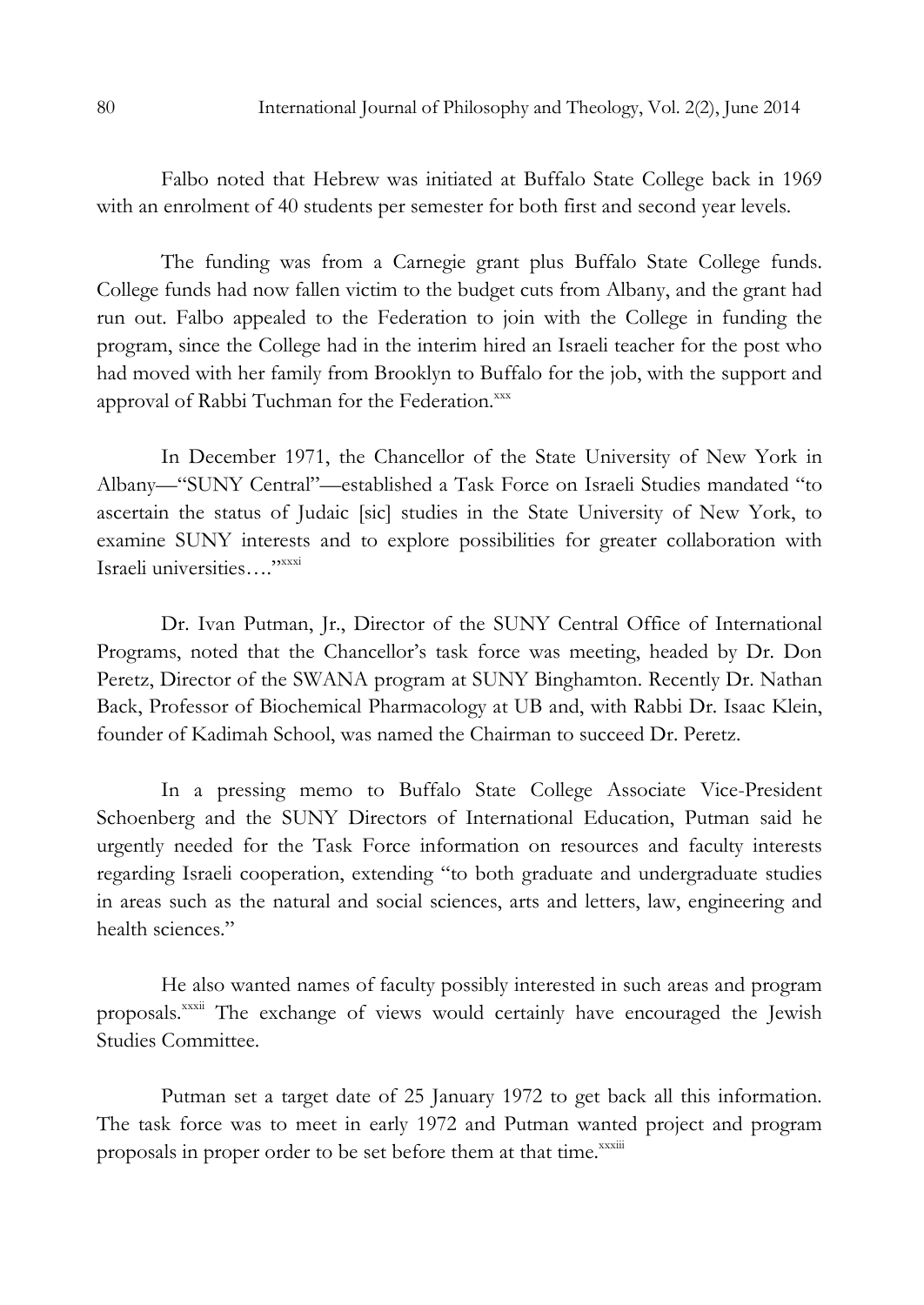In Spring 1972, UB was offering Jewish studies courses as so-called "Bulletin Board" courses. These were all 4 credit hour courses.<sup>xxxiv</sup>

At Buffalo State College, Rabbi Dr. Isaac Klein, an eminent scholar and professor, author of a number of well-respected books on Judaica, was already in 1973 teaching a course in Comparative Religion. Dr. Charles Olton of Academic Affairs and Dr. Gerhard Falk of Sociology, both members of the Jewish Studies Committee, met with Dr. John Minahan, Chair of Philosophy, to try to find further funding for the course. The course was originally proposed on 6 July 1972 to Vice President for Academic Affairs Donald Schwartz by Gerhard Falk in Buffalo State College's full formal 15-copies manner, as an "interdepartmental" offering, noting the following Commit-tee members who would be willing to teach in such a course:

Dr. William Donnelly Sr. Mary Ann [sic] Ferguson Dr. Herbert Ferster Dr. Albert Grande Dr. S. James Jakiel Miss Estelle Kane Dr. Isaac Klein Dr. John Minahan Dr. Robert Schoenberg Dr. Edward Smith Rev. Perry Smith Dr. I. Joyce Swartney Rev. John Weimer

On 13 September 1972 Olton sent Falk a memo regarding the continuation of Klein's "Comparative Religion" course noting that Schwartz and Minahan and Olton were "pretty sure" they could come up with the funding, \$1,000, perhaps more. There was apparently no concentrated oversight at this point, and it was a struggle to bring things to fruition.

Olton quoted a memo "left behind" by Associate Vice President for Academic Affairs Schoenberg on this subject. It said "[t]he course was approved by the Phil.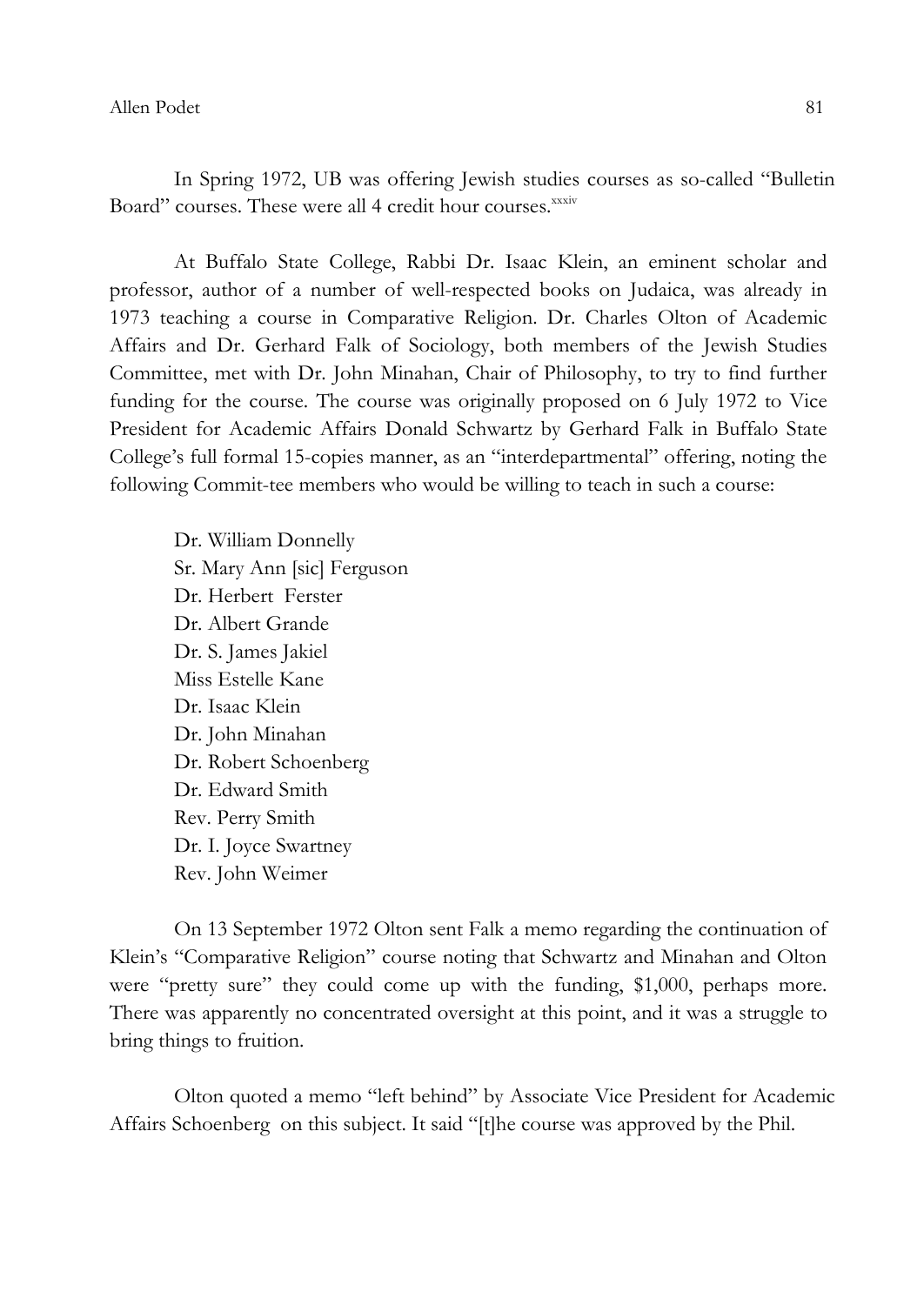Dept., but never approved beyond there. I [Schoenberg] have sent Dr. [Victor] Balo-witz [Chair of Philosophy 1971-1972, before John Minahan, 1972-1972] a copy of the course outline and asked that some judgment be made on it so that full approval may be sought in time for a spring semester offering."xxxv

Olton then asked Falk if there is anything he should do to expedite "full approval"?

Falk turned to the Jewish Chautauqua Society of New York, an academic arm subsidized by the Reform Movement which has often funded lectures and sometimes courses in Jewish studies. They said they could provide a visit of a rabbi and also books, but said nothing about funding a course.<sup>xxxvi</sup>

In 1973, however, Rabbi Robert Alper of Temple Beth Zion, sometimes called the "Cathedral synagogue of Buffalo," sent a letter to Dr. Schwartz noting that he had spoken with Tillie Ginsberg of the Jewish Chautauqua Society in New york, and she had said that, although the current budget for 1973-1974 was closed, the JCS "would be delighted to entertain a request for a Chautauqua endowment of S.U.C. for the 1974-75 academic year."xxxvii A JCS lectureship to augment a Jewish studies program was also a clear possibility.

As for Schoenberg, he had already sent letters to interested Jewish studies committee members Falk, Auerbach, Falbo, Stern, Simmons, Schwartz and Hichar responding to a suggestion for a special listing in the catalog for Jewish studies. His letters seem discouraging.xxxviii

In 1973, the Board of the Bureau of Jewish Education included Dr. Sol Messinger, M.D., together with Dr. Yehuda Shabatay, and on 22 January 1973 a subcommittee of the High School and College Committee of the Board began a survey of Jewish studies in greater Buffalo area colleges and universities.<sup>xxxix</sup> The intent was that "proposals will be made to State University College to implement a more ambitious program of Judaic studies."xl

As part of the ongoing Jewish studies program development, discussions were held with Dr. Donald Schwartz, Vice President for Academic Affairs, Dr. Charles Olton and Dean Theodore Kury as to the requirements for a professor to head the Jewish studies program for Buffalo State College.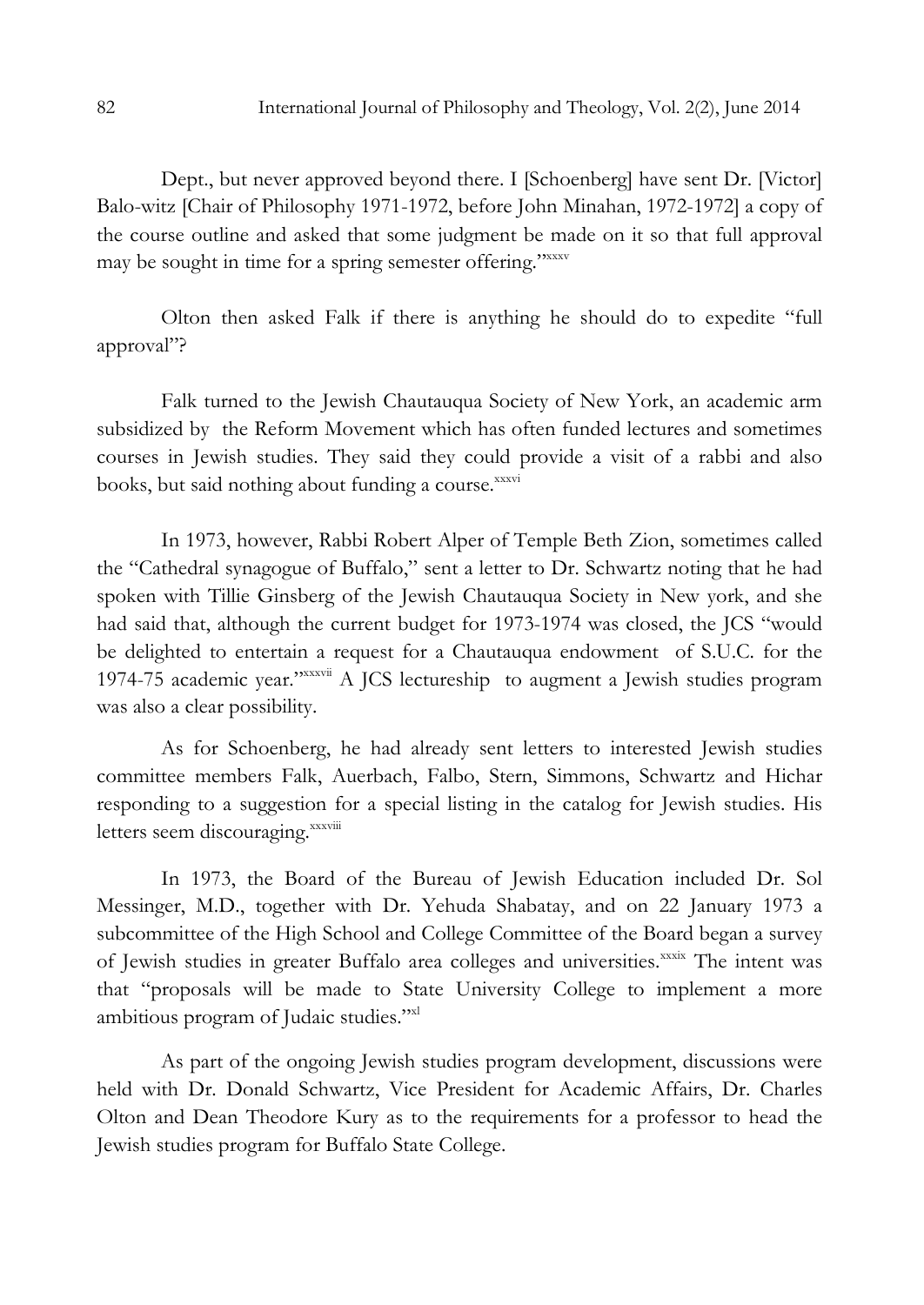#### Allen Podet 83

Dr. Stanley Dickson of Exceptional Education headed the Search Committee for a Visiting Professor of Jewish Studies, a subcommittee of the Committee on Jewish Studies. Dr. Dickson states that at this point there was no comparable effort towards a Jewish Studies program or department, let alone Religious Studies, at UB.<sup>xli</sup>

Part of the thinking, noted in a report by Dr. Stanley Dickson to the Board of the Bureau of Jewish Education, was the matter of transfer credits. Reporting on negotiations with Buffalo State College, he stated that "transferring credit from our College of Jewish Studies to Buffalo State College and from Buffalo State College to our own College of Jewish Studies is being considered." The report said further that "The possibility of accreditation is a reality owing to the efforts of Dr. Dickson and Dr. Shabatay and the appointment of Dr. Podet."xlii Memos and comments indicate that while the Jewish Studies program had wide and serious support at the highest levels—including the President—it was hoped that Dean Kury would be point man for the administration in seeing this to completion. $x^{\text{limit}}$ 

The problem was that whoever was to be engaged would have to be qualified in Jewish studies to meet the high standards of the Bureau, which included expertise in Hebrew, Bible, Jewish history, Jewish philosophy, and Jewish customs and ceremonies. The members of the Board, as has been noted, represented a variety of philosophies and orientations from Orthodoxy to Reform, including Conservatism and Reconstructionism.<sup>xliv</sup> All would have to be satisfied with the credentials presented.

Moreover, a significant segment of the Board, which would also have to agree or at least go along with the final decision, was concerned for those whose commitment to Judaism was altogether cultural, which is to say, outside of the formal religious streams.<sup>xlv</sup>

Finally, the professor to be engaged would have to have a Ph.D. or equivalent degree and be fully acceptable on rigid academic terms to Buffalo State College. This was particularly important because discussions of the program, especially on the part of the professors on the Board, had frequently noted the allegedly poor academic reputation earned by some college-level Black Studies programs. XIVi

If the proposed Jewish studies program were to go anyplace, that is, were to become a permanent, respected part of the college curriculum, it had to be from the outset beyond criticism on academic grounds. This first professorial appointment would be closely scrutinized and credentials examined.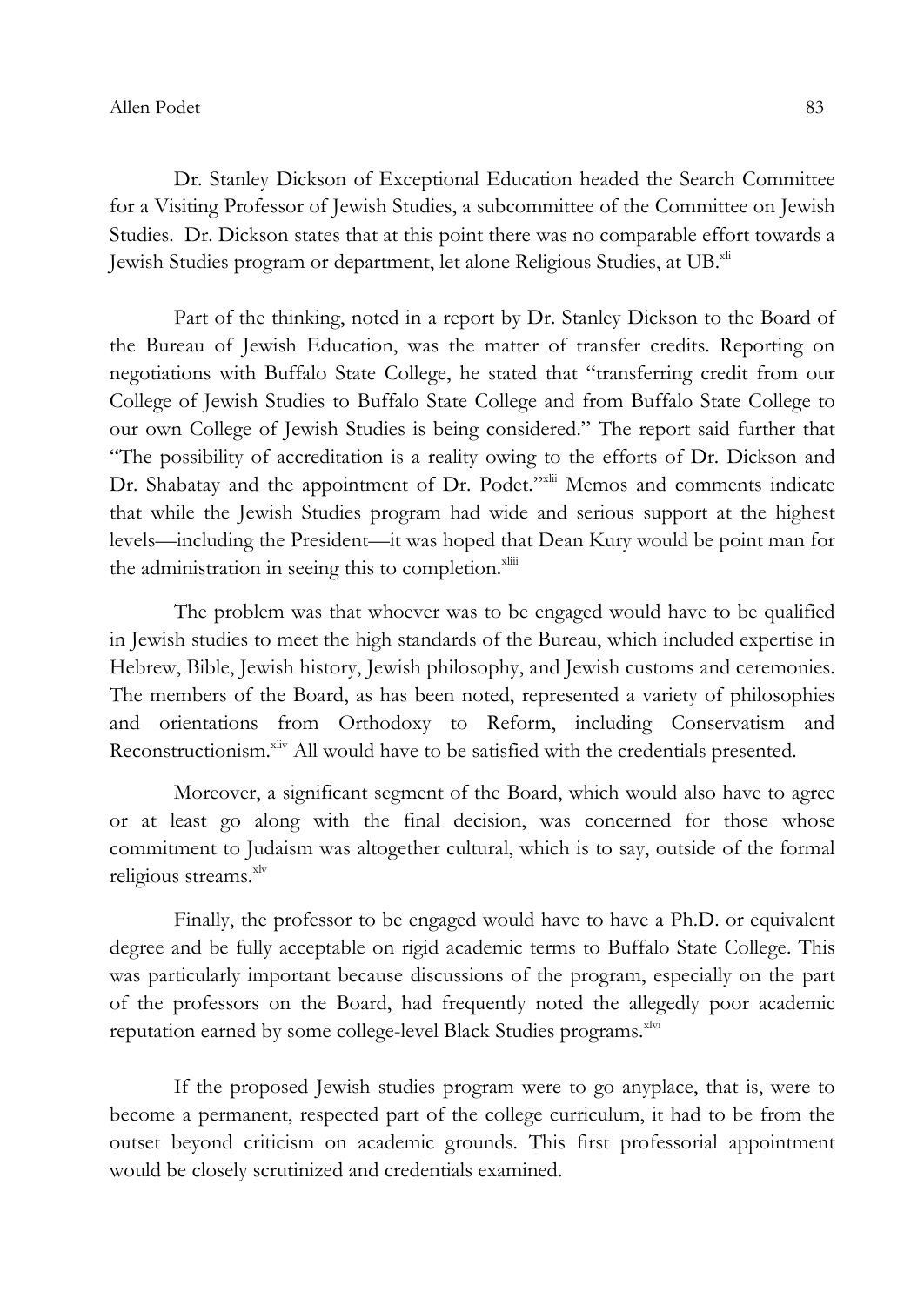The opening was publicized to the academic community<sup>xlvii</sup> and through other sources<sup>xlviii</sup> and 26 qualified applicants responded. The lead in this search was assumed by the Institute of Jewish Studies.<sup>xlix</sup>

The financial arrangements were a sticking point, but were eventually worked out to everyone's satisfaction. The initial appointment would be for two years, renewable. It was a joint effort by Humanities and Social Sciences, Dean Kury as Project Director, Vice President for Academic Affairs Donald Schwartz on behalf of Buffalo State College, and Dr. Yehuda Shabatay for the Bureau. It stated that "[t]he first year will be half time at SUCB [State University College at Buffalo, that is, Buffalo State College] and half time at the College of Jewish Studies, providing that a person can be found who meets the requirements of both groups."

The Bureau would give Buffalo State College a grant of \$8,500 each year for three years, or total \$25,500. In addition, the half-time post at the College of Jewish Studies would have a maximum salary of \$10,000 per year. The figure was set at the request of the school; the Federation had been prepared to do more.<sup>Ii</sup>

Buffalo State College would assume "all fringe benefits for the first year and the total cost for the second and third years."lii This is the first mention of a third year.

In addition, besides the \$8,500 from Buffalo State College for fringe benefits, the College of Jewish Studies would provide \$8,500 for the second and third years for "program support for Jewish Studies."<sup>liii</sup>

Four candidates were brought to Buffalo for further interviews. The interviews were conducted by members of the Committee, most often by Dr. Shabatay, sometimes with others sitting in. At the Board Meeting of the Bureau of Jewish Education of 28 January 1974, Dr. Stanley Dickson, Professor of Exceptional Education at Buffalo State College and Chair of the College of Jewish Studies Committee, announced that "Dr. Alan [sic] Podet has been hired as Assistant Professor at State University College where he will teach Jewish History and Philosophy. He will also teach half-time at our College of Jewish Studies."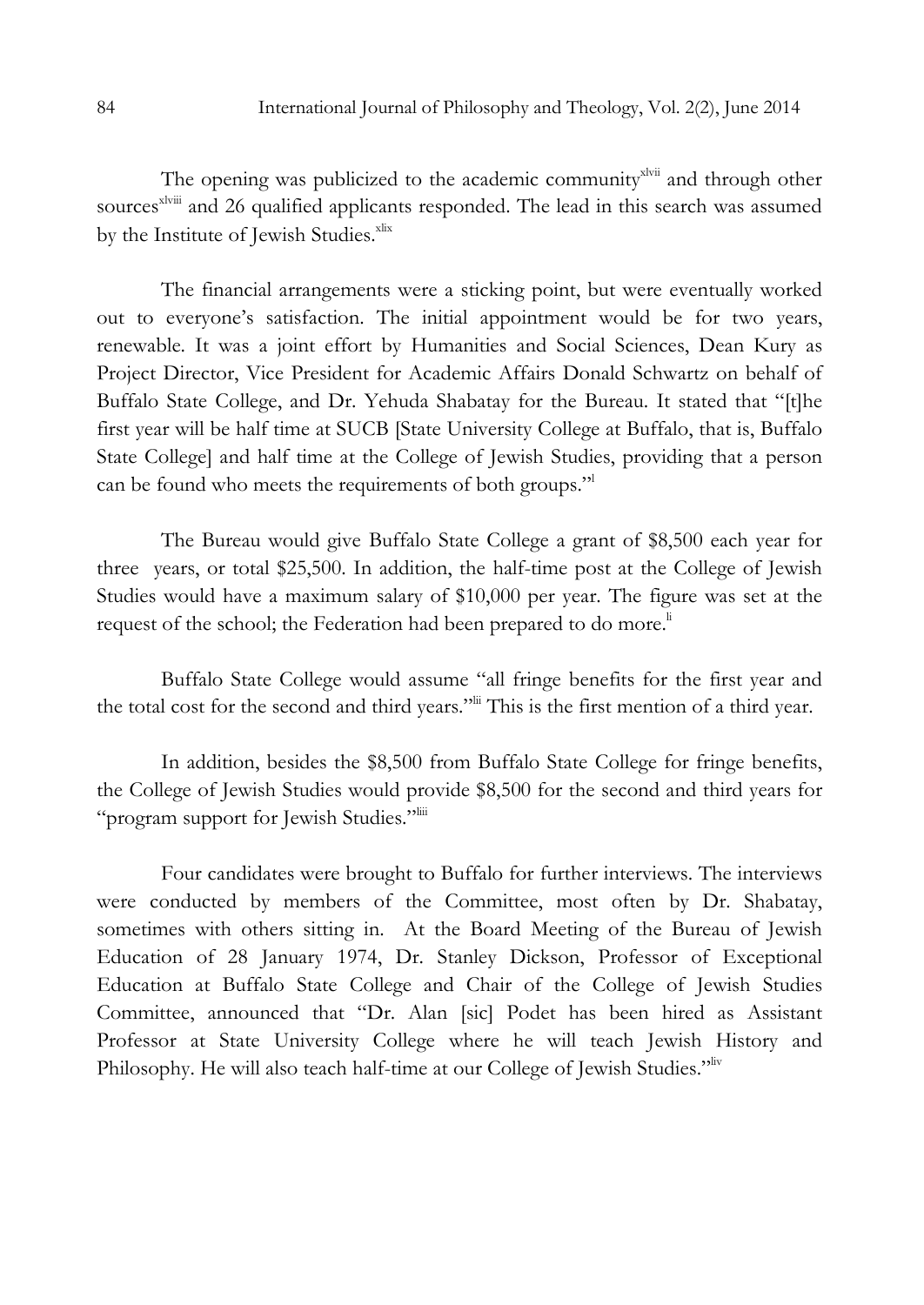### Allen Podet

I was teaching at the University of Washington in Seattle in 1974, a full professor in the Department of Near East Languages and Literatures. I was one of two Hebraists, the other being Dr. John Clear, of the University of Toronto.

The offer from New York and the telephone conversations which followed were filled with promise. When I received an invitation to come to Buffalo for an interview, I was happy to accept.

There followed a week of becoming acquainted with the Buffalo Jewish community and its institutions under the guidance of Dr. Yehuda Shabatay, of the Jewish Federation.

One discovers that it is a New York provincialism to name its colleges in a particular manner. The State University of New York is not a university but an umbrella organization, under which are Colleges and research Centers. The former are four-year undergraduate institutions—some courses go to the M.A.—and the latter are Ph.D. granting schools that include law and medical schools, like the University of Washington. My offer was from the State University College, with 12,000 students, rather than from UB, or SUNY Center at Buffalo, with 35,000 students, a law school, and a medical school.

The people I met, both from the Jewish community and from the school, were unfailingly friendly and encouraging, even though there were some surprises.

When Yehuda Shabatay and I met the Dean under whom I would be serving, Ted Kury, Dr. Kury made it plain that Buffalo State College with its current student body, could be perhaps thinking of a Jewish studies major, although that was not a near term possibility.

Instead, they were looking at a religious studies program, which did not at the moment exist. I would be the sole full-time person committed to this effort, but I could count on the support and cooperation of a large number of faculty who were interested in helping.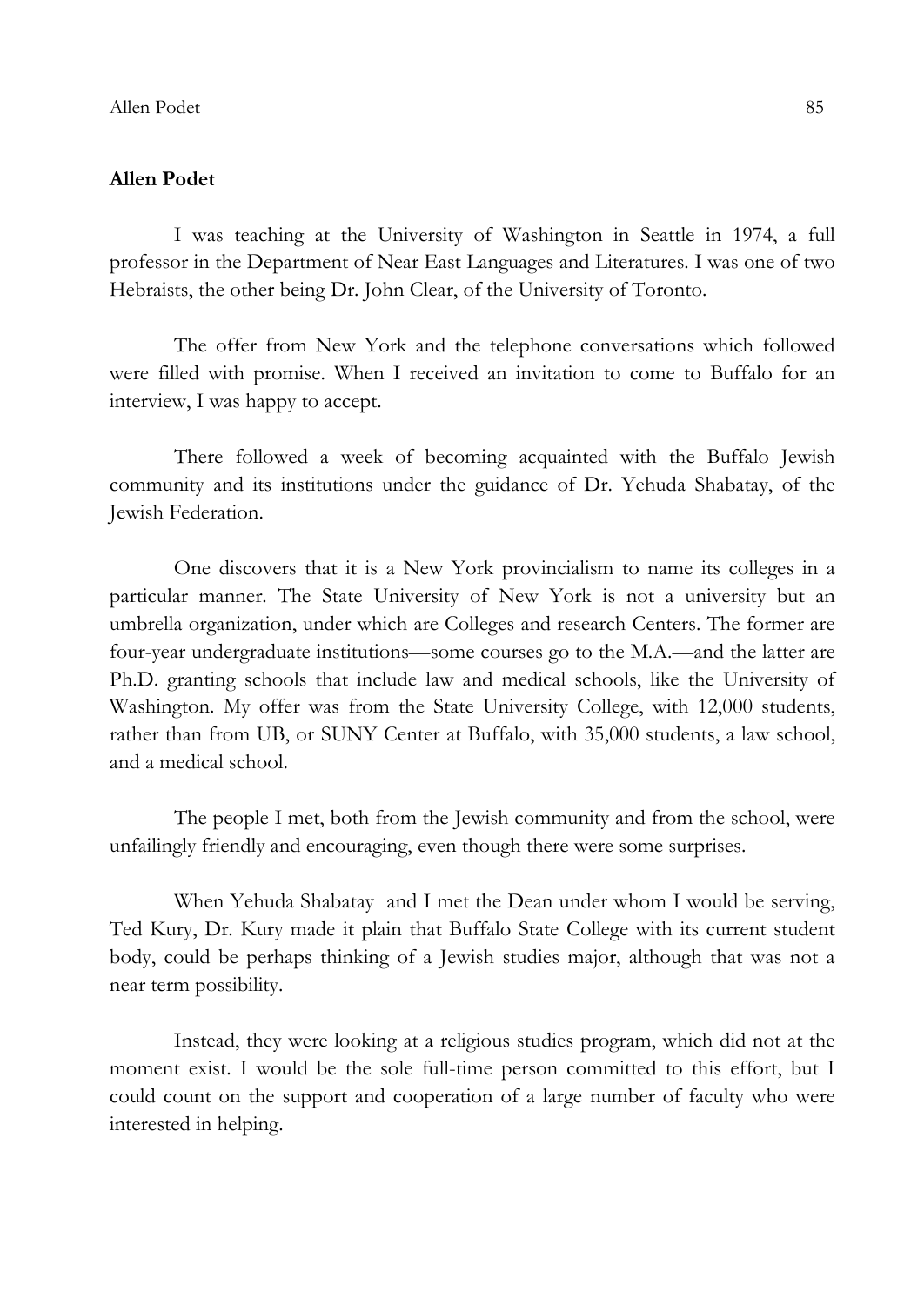Especially encouraging were the Chairs of History, Edward Smith, and of Philosophy, John Minahan.

The possibilities were favorable, and I made the move. The only difficulty lay with my library. As students at Hebrew Union College, we were encouraged to think that our personal library might wind up being the only Jewish reference library in a community. Our student bookstore provided very good discounts, and in five or six years one could acquire a substantial library.

Both History and Philosophy offered me office space, and my appointment was a dual one. I took, for the time being, a room in History.

I set to work creating courses which I would teach on a rotating basis, three courses per term, which over several semesters would allow for more than I could do.

Creating courses was my priority.

More critical, I set to work organizing a committee for religious studies. There was already a core of professors who had devoted years to bringing about the commitment of Buffalo State College to religious studies, actually mainly to Jewish studies. It was essential to recruit them in order to promote a serious program.

In this I had the advice and assistance of Ed Smith, Chair of History, and the members of the erstwhile Committee on Jewish Studies, which as Dean Kury had made clear, would operate only as religious studies, of which Jewish studies would be a part. That was, clearly, the only way Jewish studies would operate. I felt I could live with that arrangement.

With the advice and help of Minahan and Smith, I dealt with the question of opting for one department or continuing to hold a dual appointment. Smith finally clarified the matter: for survival—I was only on a two-year appointment, renewable the dual department might be better, but for advancement, he advocated picking one department.

Both departments were welcoming, but the folks in Philosophy, under Minahan (1972-1974) and Ron Roblin (1974-1977) were more than welcoming, they were enthusiastic.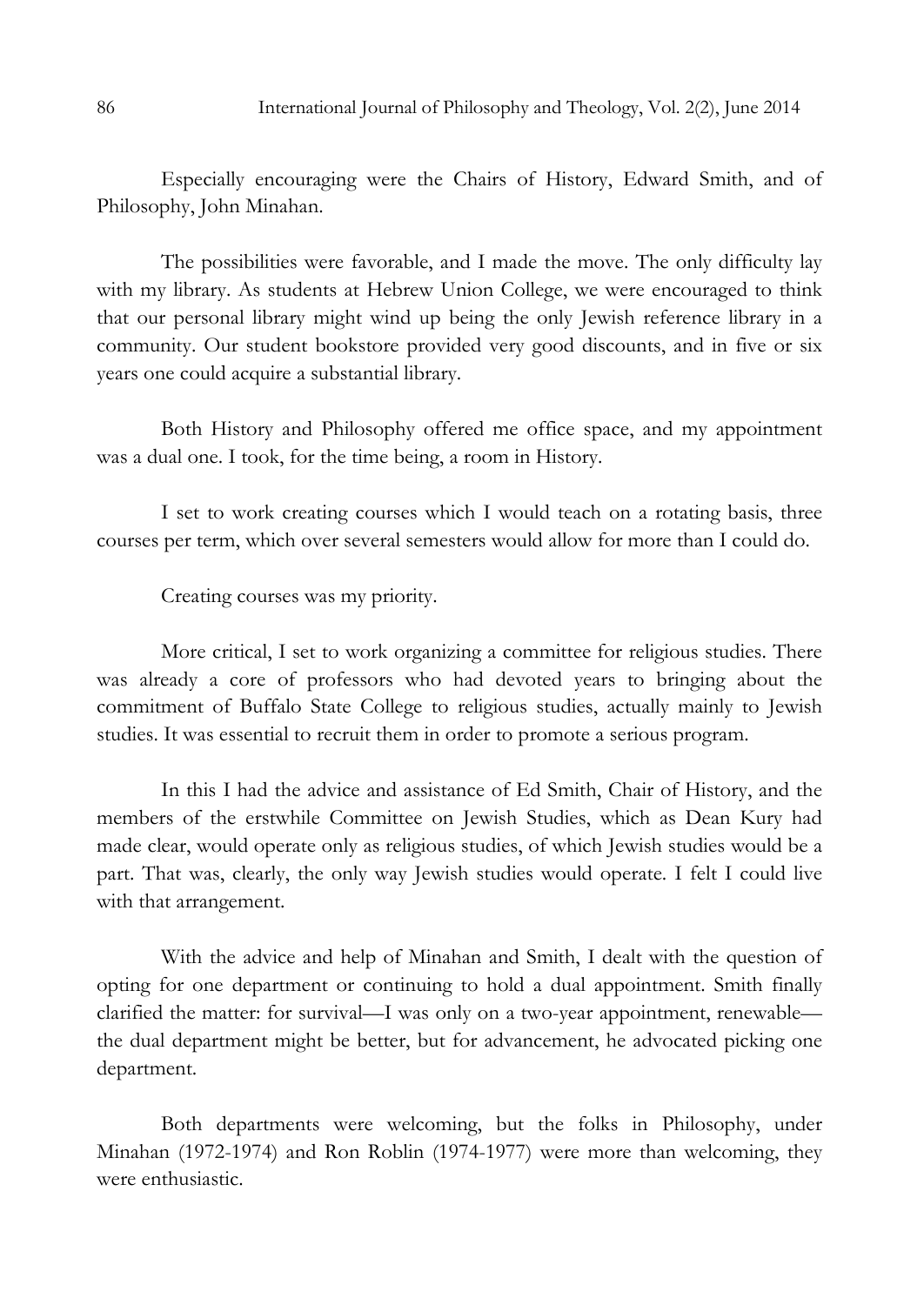The philosophers proposed to change the name of the department to Philosophy and Religious Studies. And the office was larger than that in History. I opted for Philosophy.

What was involved in this offer was explained to me much later by John Carbonara, Chair in 1970-1971 and in time a good friend.

It seems that New York State, because of its odd and casual planning, is commonly near financial difficulties. From time to time—it feels like about every fifteen years—this becomes a financial crisis, and SUNY Central in Albany talks about financial cuts in the budget, and the word "retrenchment", meaning layoffs of professors and staff, is heard in the land.

President D. Bruce Johnstone came up with an ingenious way to avoid such layoffs: if two departments were combined, an office and the accompanying support structure could be eliminated. Not only would it save money, it would look good to Albany. Thus we saw History joined with Social Studies Education to become the Department of History and Social Studies Education.

The philosophers were considering what would happen if Philosophy with a staff of about ten were joined, say, to English, with a staff closer to fifty. All departmental decisions would be carried by, and presumably would benefit, the English people.

It was proposed that creating a combined "Philosophy and Religious Studies" Department would look like joining two departments, as PresidentJohnstone desired, but in fact would mean accepting only one additional professor.

The Philosophy community was a disparate group of people. There were three Jews in the small department. One was a senior gentleman, Victor Balowitz, Ph.D., Chair in 1971-1972, apparently a yeshiva graduate and reputedly a superbly trained philosopher albeit light on publications, who seemed to avoid contact with me for some reason. Perhaps because it was known I was a rabbi, and that may have made him uncomfortable.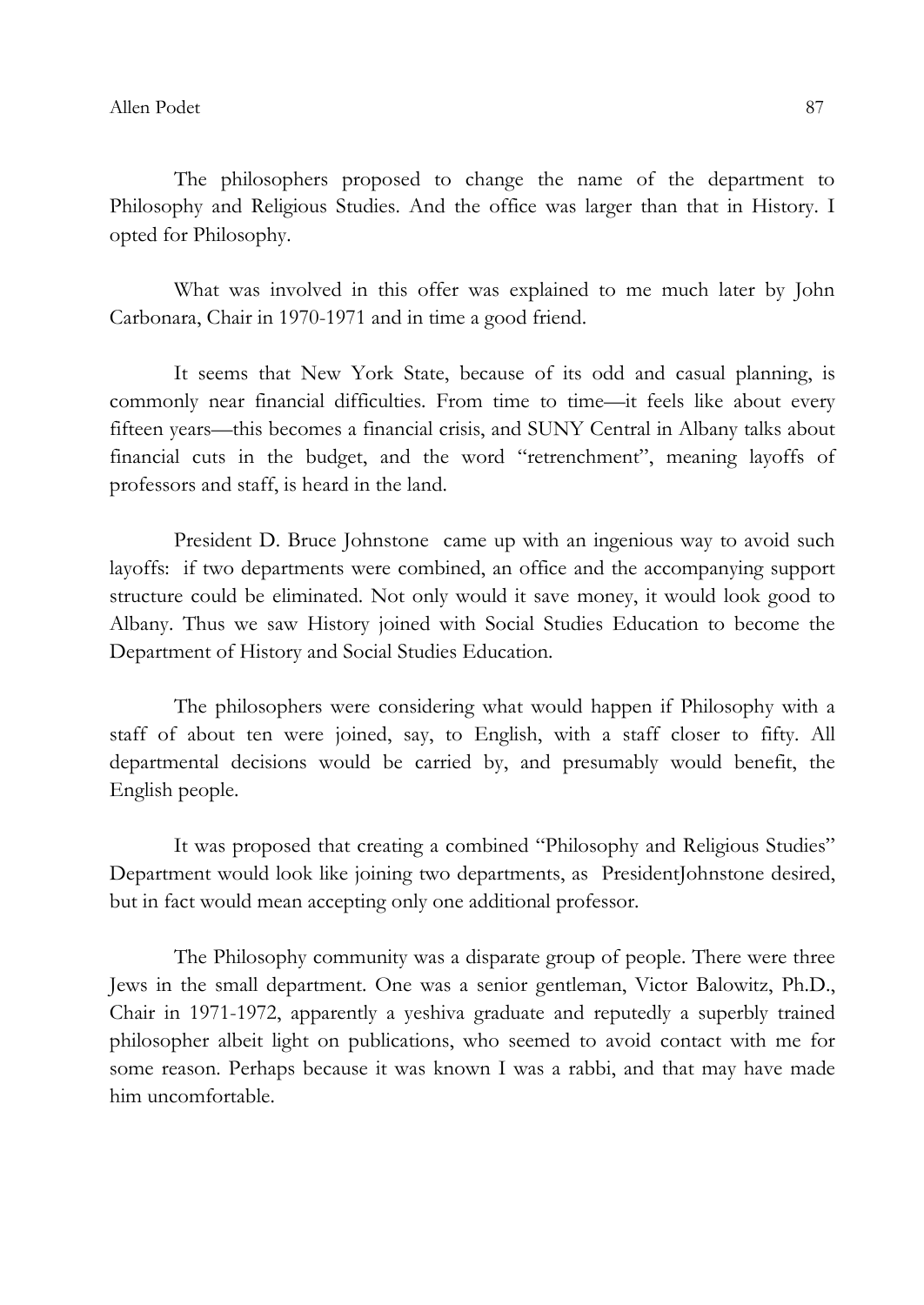In any case, when asked if he was acquainted with me, he answered that he himself was one who did philosophy, and he had no idea what I did.

Another gentleman, former Chair James O. Grunebaum, was a key influential figure in the department. He made it a point to inform me on our first meeting that his parents had belonged to a Reform congregation, and he had, as he put it, been bar mitzvah, but he had no use for religious matters and he had avoided any contact with a synagogue since.

This was, together with the previous encounter, exemplary of what I came to recognize as a kind of arrogance regarding the academic field of philosophy encoun encountered in some philosophers. There was in some of my colleagues a palpable kind of resentment that they were compelled, as noble sons of Socrates, to be linked with a religionist. The descriptive term "mumbo-jumbo" was heard. This resentment, or this intellectual arrogance if you will, was not blatant, and it was certainly not in everyone, but it was there. Later I discovered that this observation was not mine alone, but was shared by some colleagues including Sr. Marianne Ferguson, Professor of Religious Studies.

I moved part of my library into my office. At Hebrew Union College, a postgraduate institution, students for the rabbinate were encouraged to imagine that their personal libraries might well be the only Jewish library for a whole community, and we became over a five or six year period great book collectors. My office library ran to about 90-plus linear feet, and moving it from Seattle had put an unexpected burden on the Jewish Federation, $\frac{dv}{dt}$  but I felt unable to function without having it closely accessible.

Settled into a "home", the first priority for me seemed to be to convert the faculty committee which had been working for so many years on a Jewish studies program into a standing Religious Studies Committee. Not all the members of the first group would be interested in joining the second, and the purposes would be different.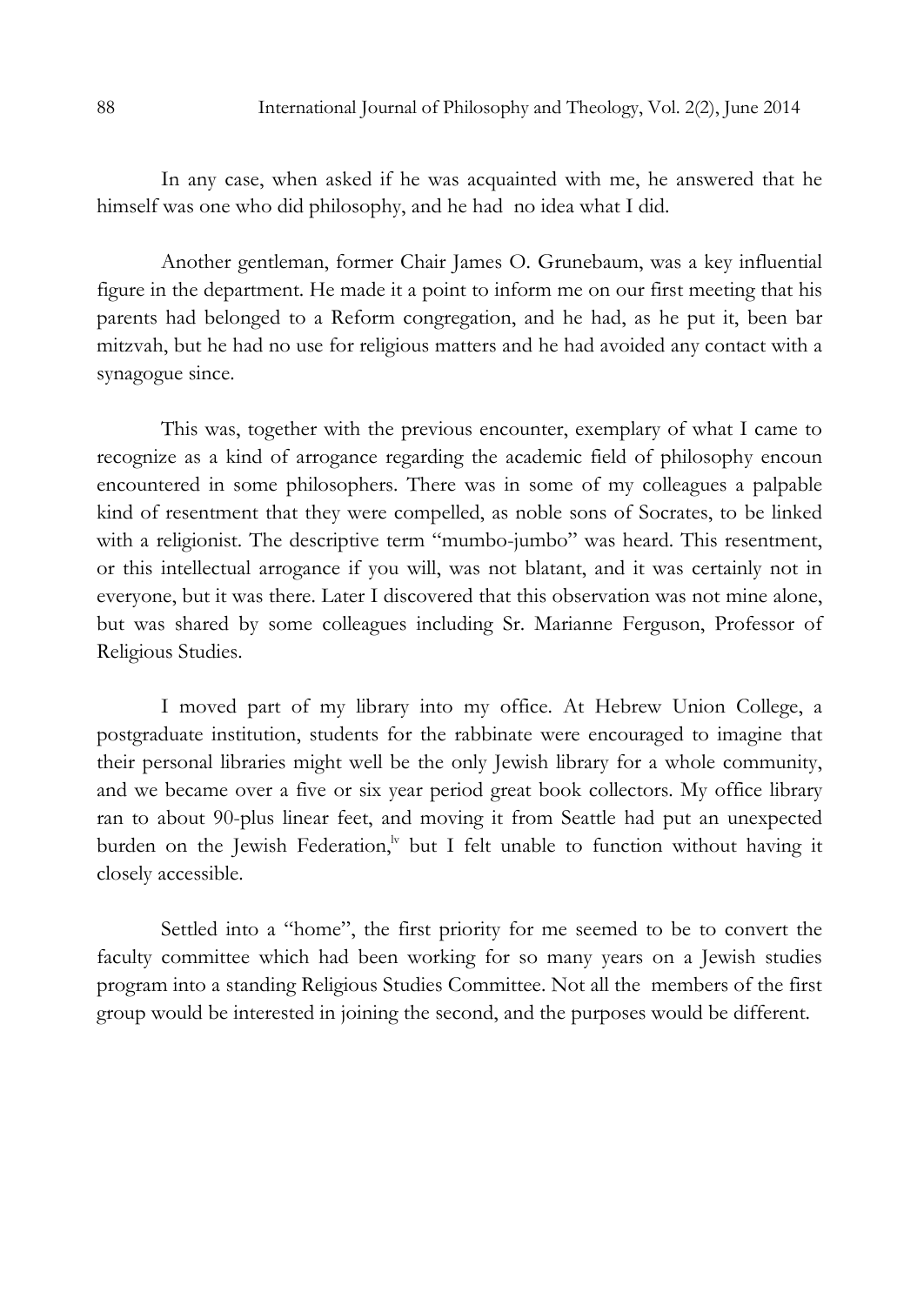I had in mind a group of department heads and specially interested persons who could advise and perhaps assist in establishing the Religious Studies program, and maybe something more: a minor, perhaps a major—my friend and colleague Professor SeftonTemkin, JD, PhD, a licensed barrister of the Middle Temple and fellow rabbi, was even then in process of establishing a Jewish Studies major at SUNY Binghamton—and there was no comparable major offering in SUNY anywhere near us. I was bursting with enthusiasm

It was still a honeymoon period and the departmental heads and representatives whom I recruited were more than willing to help get religious studies firmly established and functioning well. It would be well, I thought, to harness this enthusiasm, for who knew how long it would last? The people I had in mind were all busy and there were many demands on their time.

I am amazed that I was as successful as I was.

It was my intention to assemble representation—preferably chairpersons from all those departments that could be helpful to us, or that might be expected to have an academic interest in our work.

The group was congenial, they pretty much all knew one another and worked rea-sonably smoothly. They were happy to suggest courses, existing or proposed, that would fit appropriately into the Program. In some cases, they thought a section germane to Religious Studies could effortlessly be added to a present course.

Part of the thinking of some of the group members was that involving their discipline in this effort was, immediately, excellent publicity for their course, because we—mainly I, but I could get help—planned to publicize religious studies in a major effort.

Moreover, attracting more students to one's course was in a time of budget threats very desirable. Attendance of students in Buffalo State College was measured in FTEs, Full-Time Equivalent students, and it seemed the Administration monitored those FTEs closely. In other words, it was in their interest to be cooperative.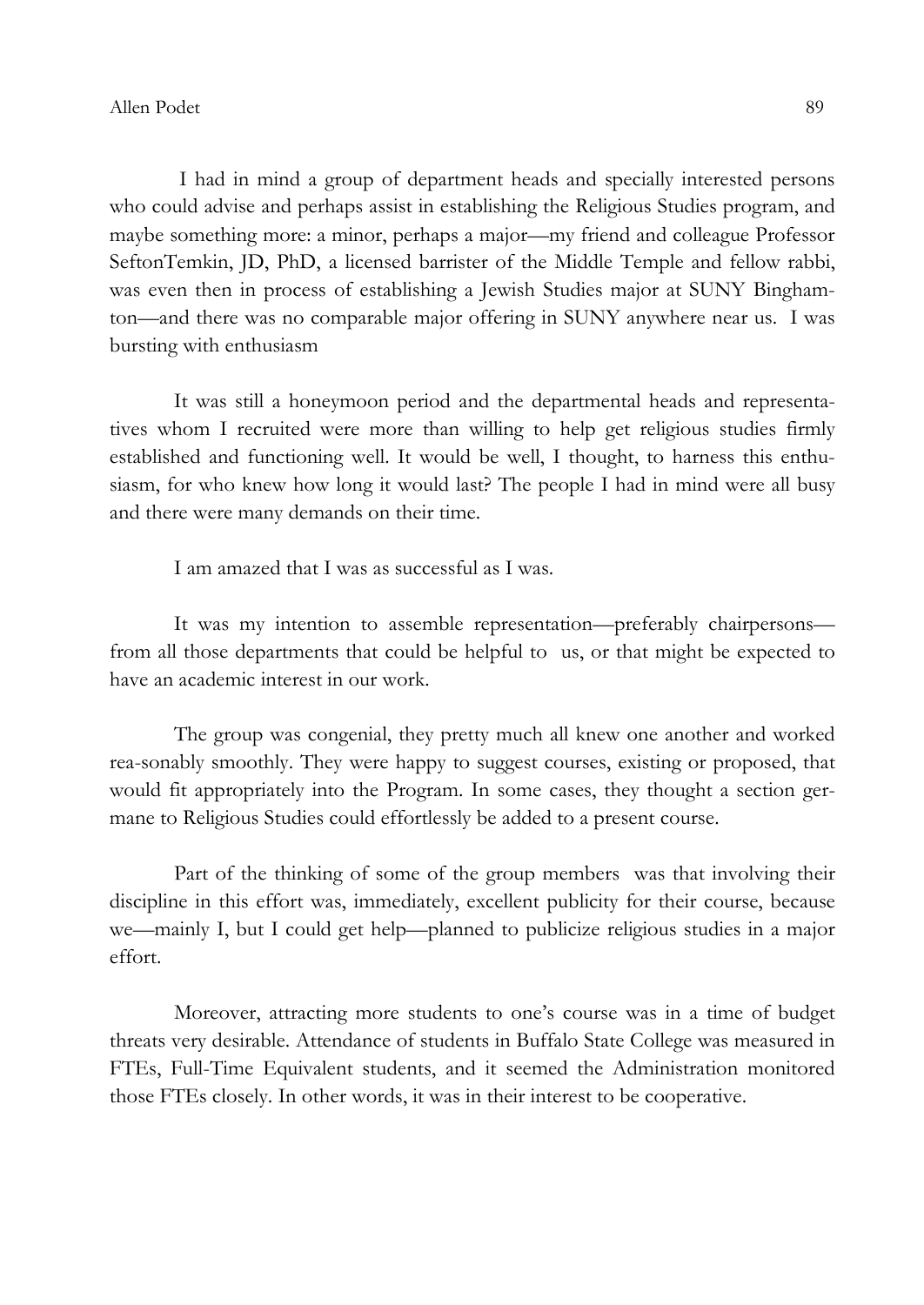On 4 June 1975 President Fretwell sent Barbara Frey and Theodore Kury a memo expressing his delight [his term] at the progress of the Religious Studies Committee, and encouraging Kury to follow up in appropriate ways.<sup>Ivi</sup>

This was in response to a report on the Religious Studies Committee actions dated 23 May 1975 sent by me to Dean Kury, and forwarded by him to the President:

We have been able to lay out an overall plan this year and to accomplish it. Our major achievements have been in six areas, and I think we have good reason to be pleased with our accomplishments. In Bibliography, we have set bibliographical priorities for many thousands of dollars worth of books in Religious Studies generally and within that field we have prioritized purchase lists for Islamic, Christian, and Jewish studies. We have established a master plan for reference materials acquisition, partly with the help of outside professional bibliographers who were persuaded to volunteer their time and expertise. We investigated the use of public funds to aid our growth in this area.

In Curriculum, we undertook a survey of the teaching of religion at the undergraduate and graduate levels at various schools, and took the time to familiarize ourselves with what was involved. We set limits for what we could and could not reasonably undertake at SUCB, based on carefully discussed realistic goals. We encouraged new courses relevant to this field.

In Scholarship, the Committee undertook to investigate speakers of eminence in the field of Religious Studies who could be brought to SUCB in connection with the Dean's Lecture Series and/or other programs. We planned to have Dr. N. Kirschenbaum, the jurist specializing in religious law, but the Committee has plans now to invite the noted historian, Dr. Ellis Rivkin, next fall. We plan to make this scholarly opportunity available to the public in part, and to preserve aspects of the professor's visit on videotape.

The College of Jewish Studies relationship was a subject of much concern and interest to the Committee. We analyzed 15 courses of the College of Jewish Studies and evaluated them in terms of how useful they would be to SUCB students. Our recommendations were submitted to the Dean, and were important in setting up final working arrangements with the College of Jewish Studies.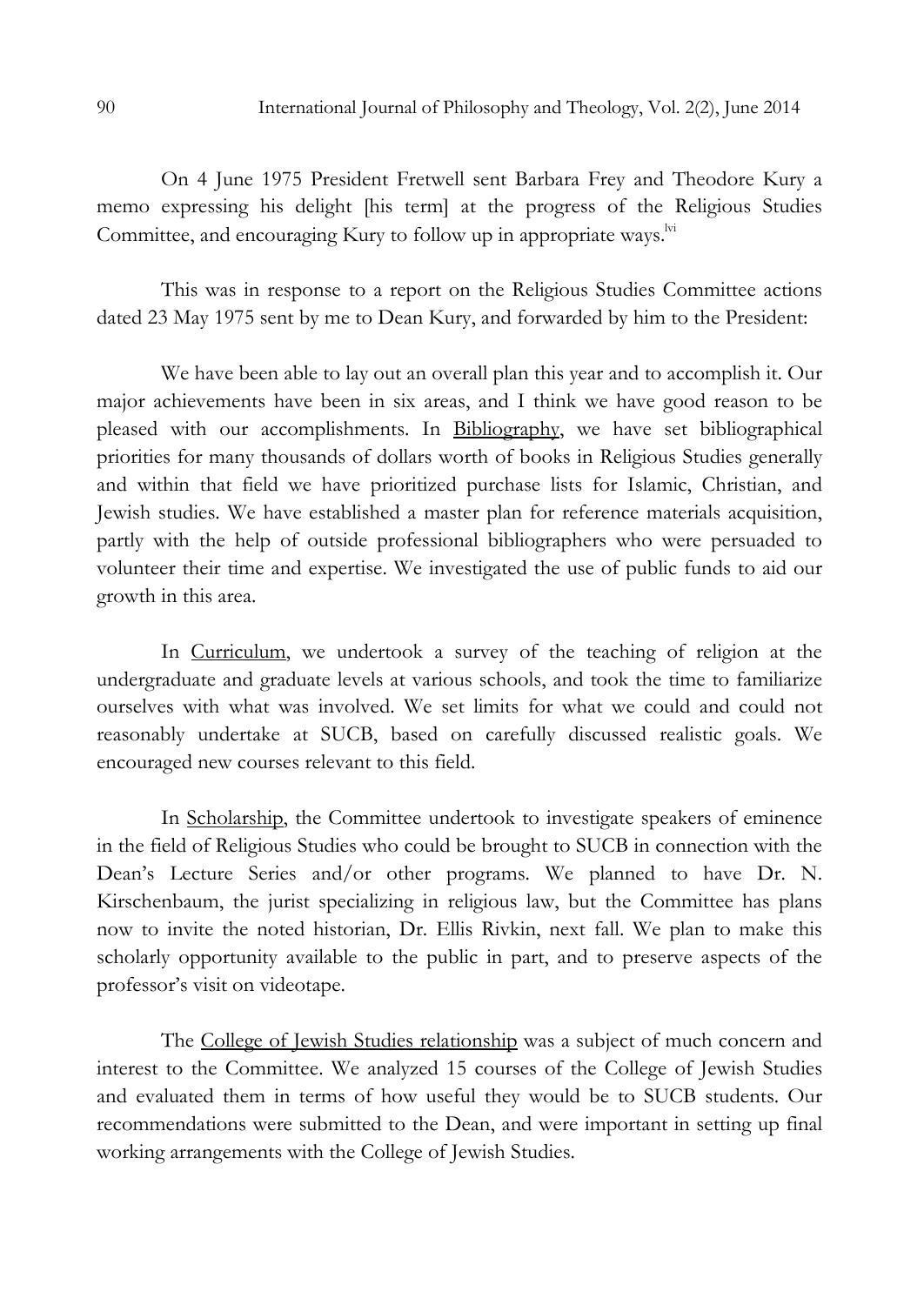A close working relationship was set up between us and the College of Jewish Studies academic administration and their library staff, as a a result of which their library of over 8,000 volumes, many of them specialized reference useful and important to some of our students, will be made accessible to us and cross-listed here. Our students will be able to take courses there, and their students will be encouraged to study here in areas of mutual benefit.

Two formal concentrations have been established and are now being publicized for students interested in Religious Studies. One, consisting of some 26 courses, is in Humanities and leads to the B.A. The other, which also leads to the B.A., is in Social Science and consists of over 30 courses. Brochures were prepared, corrected, and are now in train for distribution. An inquiry has been received soliciting help from us for another SUNY institution (Brockport). Students are becoming aware of our existence and are asking for advisement. Faculty, too, are soliciting advice about possible course offerings in this area or marginal to it.

In Community Relations, our efforts have come to some degree known in the Buffalo community, and are appreciated.

It has been a busy and constructive year for us all, and we are very grateful for your participation. We consider that you have contributed in an important way to the service of the SUCB community and to the welfare of the community at large. We hope that we can count on you to be with us again in the Fall.

Yours truly, Allen H. Podet, Chairman Religious Studies Committee

Just before her retirement in 2013, Dr. Marianne Ferguson, realistically fear-ful of what might happen to the program when she and I both retired, prepared a full report that laid out fairly and honestly what she had been doing in her 24 years as Religious Studies coordinator, since I relinquished the job to her after my doing it for 16 years:

Report of Religious Studies Coordinator The Religious Studies Program is an integral part of our college with a vi-brant Religious Studies Minor.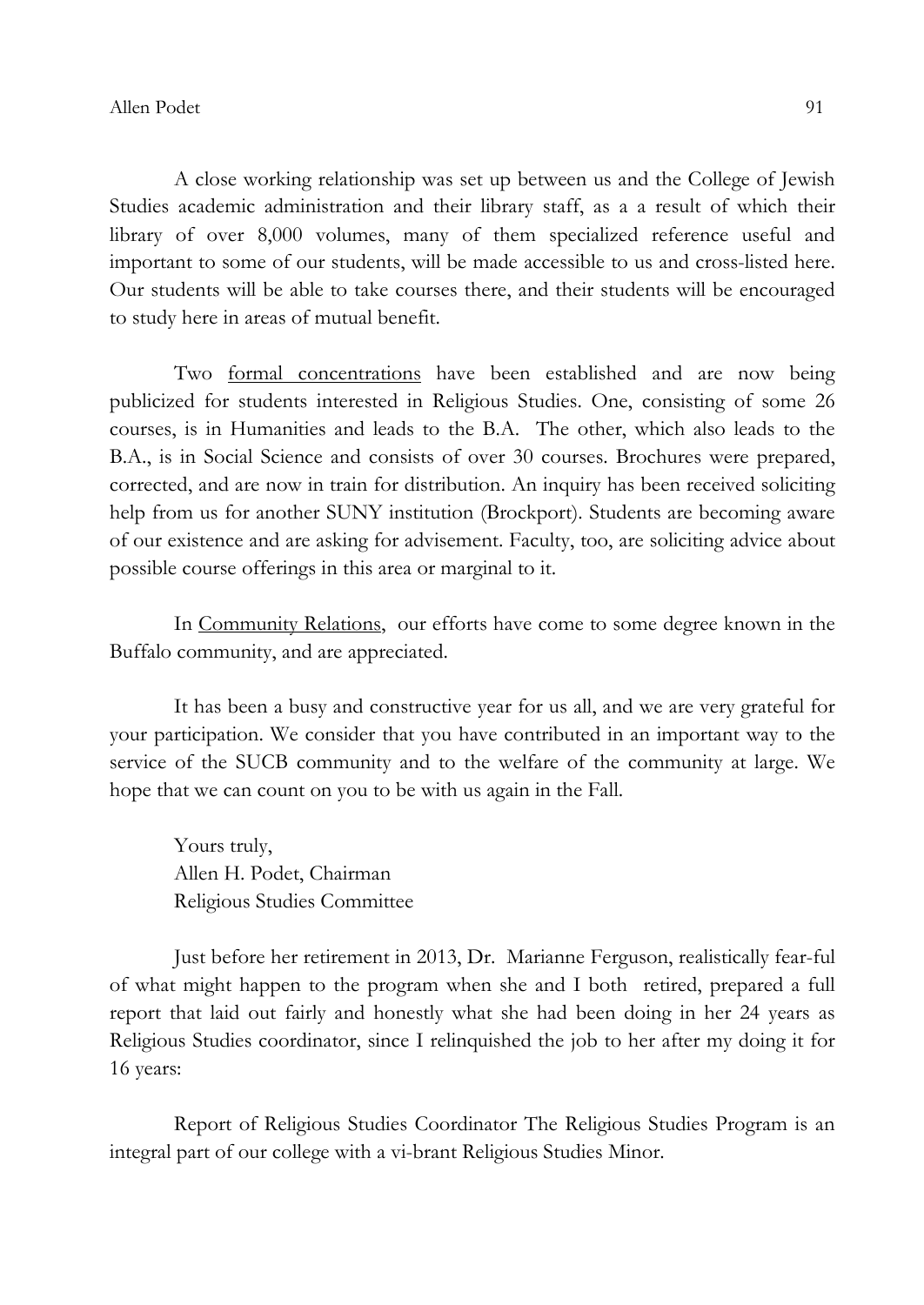It contributes to the college mission of "in-spiring a lifelong passion for learning and empowering a diverse popula-tion of students to succeed as citizen of a changing world", by encouraging students to understand the advantages and disadvantages of religious plu-ralism that can either increase of deter the effects of bigotry, prejudice and discrimination. We encourage students to continue to explore the influence of religion on politics, society, education, economics, history and culture.

We aim to do this by teaching students to analyze complex religious and historical texts, including the sacred an primary texts of major religions and to reflect critically, converse constructively and write clearly regarding the similarities and differences in various religious traditions and belief sys-tems. By studying the history, principal problems, traditions, and religious beliefs that shaped major world religion, one can detect the forces behind the strong influence these religions have on society today.

We have two full time Religious Studies faculty, Dr. Allen Podet and Dr. Marianne Ferguson. Podet teaches Intro to Jewish Thought, Intro to Reli-gious Studies, World Religions, Old Testament, and Holocaust. Ferguson teaches Intro to Christian Thought, World Religions, Women and Global Religions, New Testament, Writings of John, and the Internship. Three ad-juncts, Elizabeth Lenegan, Ph.D., Jean Thompson, M.A., M.S., and Andrea Tyrpak-Endres, M.A., teach World Religions and New Testament.

Because our minor is interdisciplinary, students have access to a variety of professors who are experts in their fields. The interdisciplinary faculty teach Religion, Myth and Magic, Literature of the Bible, Art History, Greek and Roman Mythology, Politics and History of the Middle East, Philosophy of Religion, Zen Buddhism, and Sociology of Religion.

Students seem pleased with our course offerings and continue their educa-tion in graduate school. At present, two students are pursuing doctoral de-grees at University of Toronto and one at McMaster University. Two stu-dents are at Colgate Rochester seminary and one at St. Mary's Seminary in Baltimore. One student is attending the masters program at Canisius College and one is a member oaf the Jesuit Volunteers and another is join-ing the Peace Corps.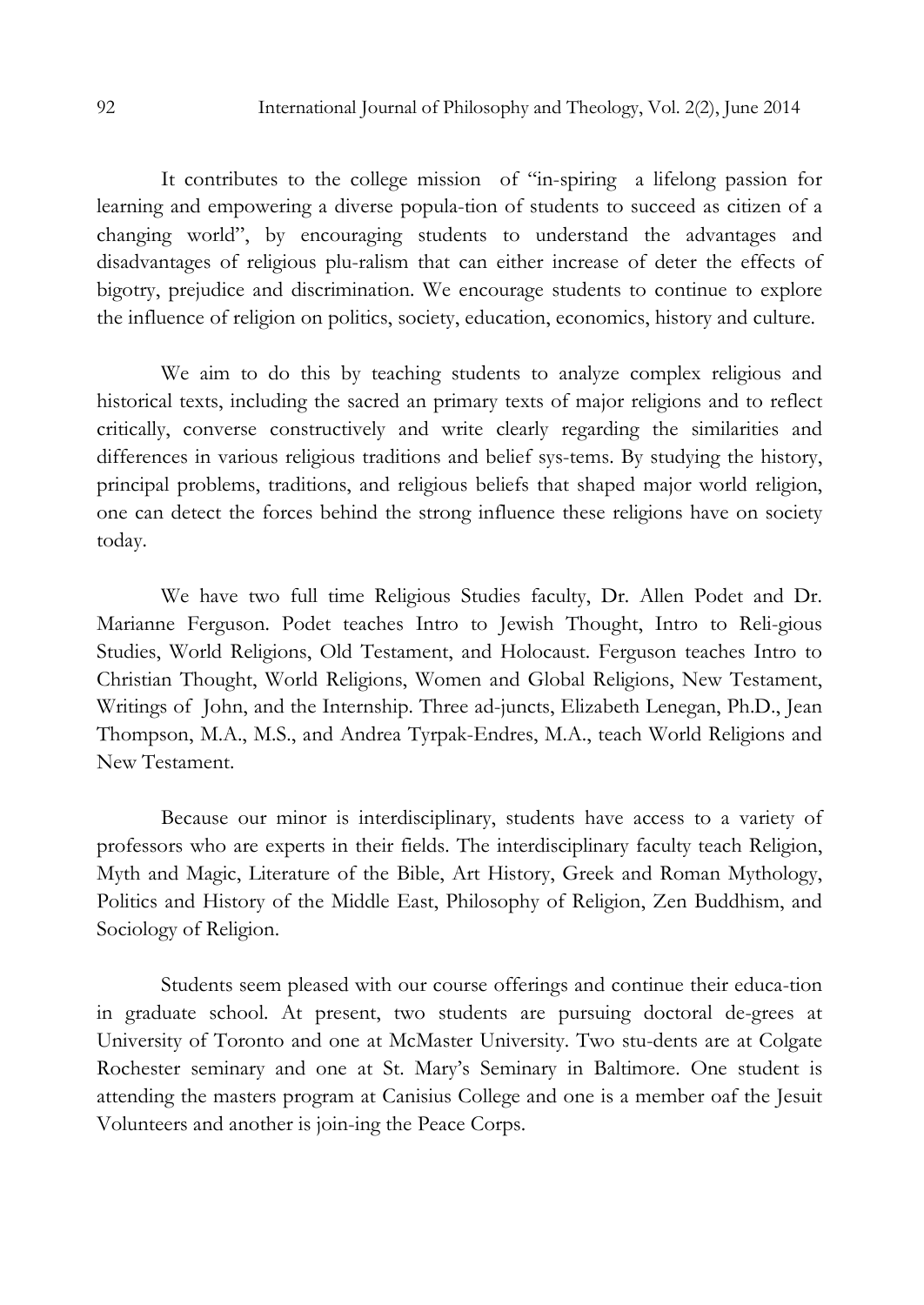#### Recommendations for the Future

Given the previous information of the status of the Religious Studies Minor, some serious recommendations for the future must be made. The most pressing recommendation concerns the status of the faculty. The two full time faculty members have been on campus over thirty years each and are well past retirement age. If the Minor is to continue, or if religion courses are to be taught at Buffalo State College, new faculty must be hired. We have been fortunate to rely on part time faculty, but they only teach one course each.

Because we offer twelve courses in the intellectual foundations program, including our commitment to BSB 101 [Critical Thinking], the number of students in most of the classes fill at the 45 cap. This is a challenge to our adjuncts who complain about the difficulty of reaching all the students ef-fectively.

A concern revolves around the role of the coordinator of Religious Studies who receives no compensation (neither monetary nor course reduction) for carrying out the following duties:

- Scheduling and monitoring the quality of course offerings in conjunc-tion with Anthropology, English, Fine Arts, Foreign and Modern Lan-guage, History, Philosophy, and Sociology Departments;
- Recruitment and advisement of Religious Studies Minors (currently 35 students) including providing them with information for graduate schools;
- Working with adjunct faculty to determine text books, syllabi, as-sessment of student outcomes, and scheduling of classes;
- Teaching an extra course, REL 488, Internship, each Spring seme-ster, which includes meeting with the supervisors of the students and evaluating their work.

The present coordinator [Dr. Ferguson] has served in that position for 24 years and is fearful that future retirement will cause the Religious Studies program to cease unless new hires occur immediately. With both full time Religious Studies professors looking forward to retirement soon, it is im-perative that they must be replaced for the program to continue.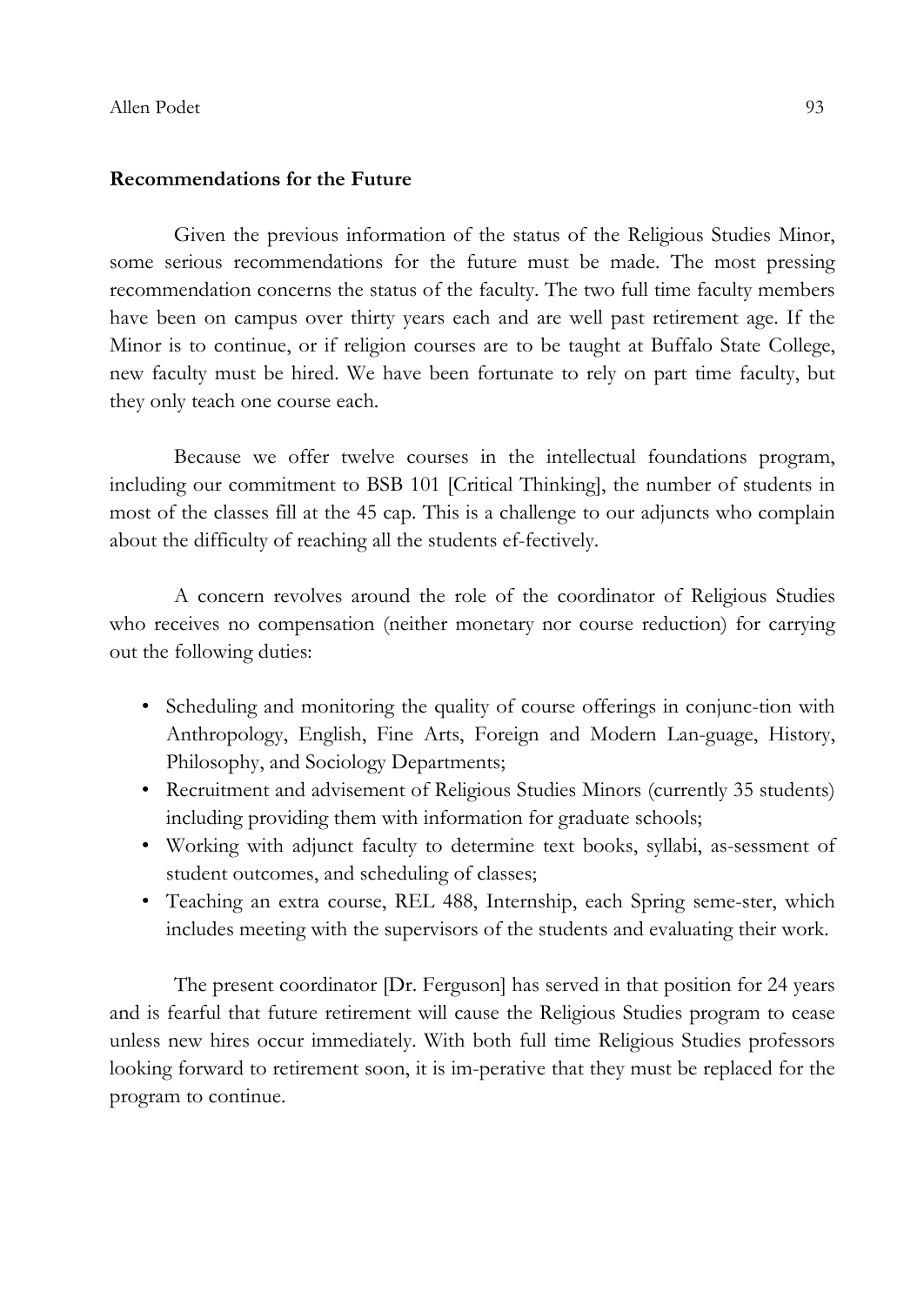The job is enormous and can b e consuming. It is not only unremunerated, and carries no released time, but it is to an extent thankless, at least as far as the administration and the powers of the institution are concerned. After 16 years, I relinquished the job because Professor Ferguson was willing to assume it, and because I felt that 16 years was an adequate investment of time and energy.

And my decision was partly underscored by the sense, over some years, that Religious Studies as a discipline and as a bona fide permanent commitment of the Department and my efforts for Religious Studies were not always valued as I thought they might be. The struggles to maintain Religious Studies at the forefront of administrators' attention and commitment were ongoing and unrelenting.

What Ferguson does not mention is that she never declined a job, never hesitated to take on more and more responsibility, and volunteered to carry far more than her weight with cheerfulness and even eagerness. I admire her greatly, even though I feel that her great willingness can lead to being abused. I am certain that she does not share this judgment. A brochure celebrating Dr. Ferguson's accomplishments, with illustrtions, was prepared for a special edition of Franciscan Spirit. Her book on women in religion has been adopted by several universities. At the point of her and my retirement, 2013 and 2014, the Religious Studies program remains a minor within the Philosophy and Humanities Department. With a staff of two full time regular professors and a number of adjuncts, we are able to offer a total of 27 courses for prospective minors, drawn from Religious Studies (13), Anthropology (1), English (2), Fine Arts (3), Modern and Classical Languages/Foreign Languages (1), History/Political Science (2), Sociology.

There are numerous other courses, such as Modern Jewish Thought, that were taught at one time but have been dropped for one reason or another, most commonly lack of student interest. The program, with 35 minors currently, is in constant review for improvement.

Thus far, the two Religious Studies professors have not been replaced, and it is not clear that they will be in the near future. Members of the administration, espe-cially Dean Ben Christy and Department Chair Kimberly Blessing, have indi-cated interest and invested effort in continuing the program, but funding for the program competes with the needs and priorities of other programs.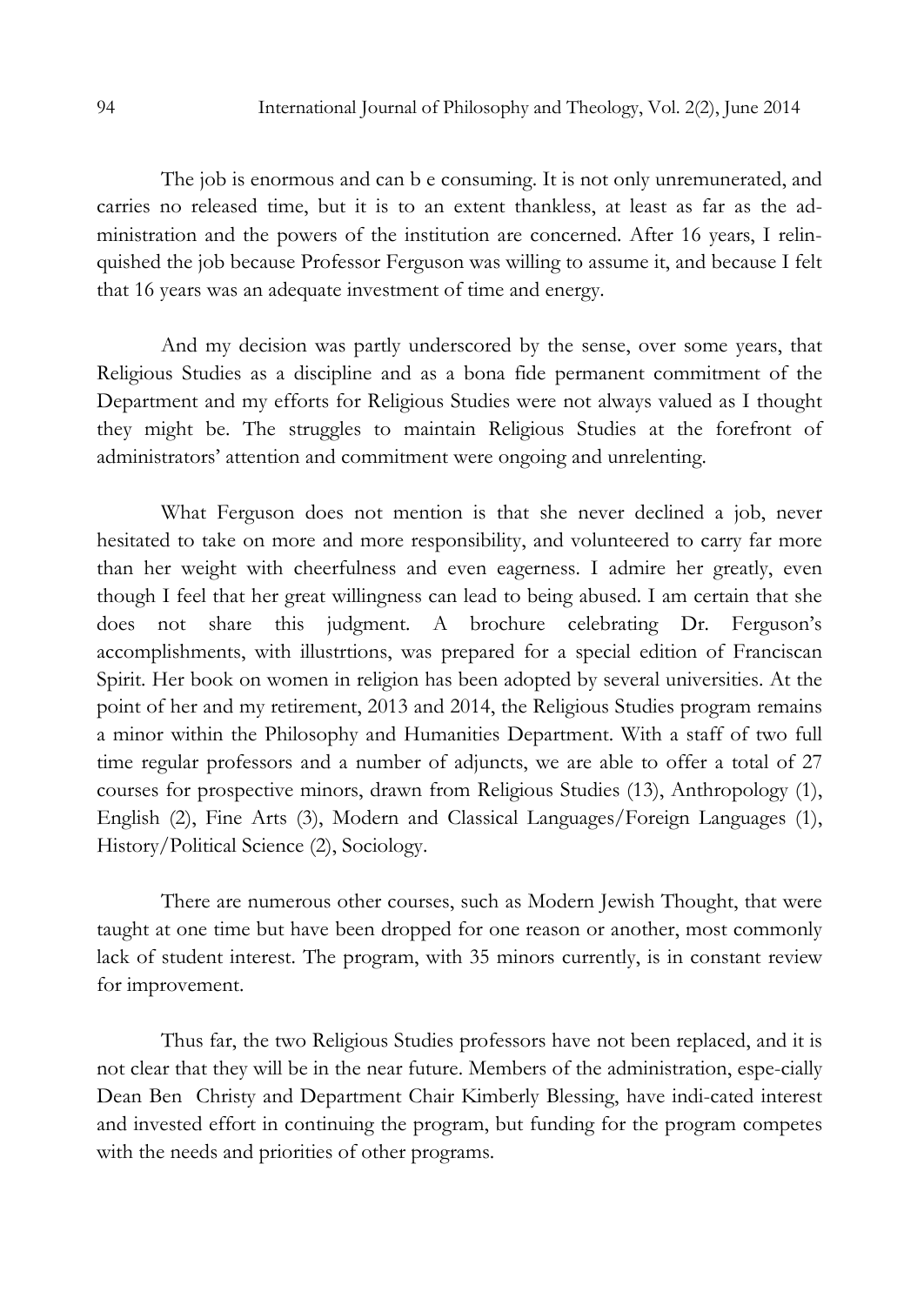#### Allen Podet 95

## Index

```
Ablove, 10 
accreditation, 10, 29 
Alper, 27 
Ansel, 17, 20 
Ashkenazi, 4 
Auerbach, 17, 27 
Back, 22 
Balowitz, 26, 40 
Bennett, 1 
Beth Zion, 7, 9 
Blessing, 61 
Blinkoff, 10 
Bonner, 11, 12, 13 
Bronstein, 10, 21 
Brooks, 10 
Buchen, 10 
Buffalo Jewish Federation, 3 
Buffalo State College, 1, 2, 3, 6, 9, 10, 11, 12, 13, 14, 15, 16, 17, 20, 21, 22, 24, 28, 29, 
  31, 32, 33, 34, 36, 37, 42, 45, 55 
Buffalo State College Archives, 3 
Bureau of Jewish Education, 1, 3, 4, 7, 9, 28, 29, 30, 31, 32, 34 
Butler Library, 3, 4, 6, 9, 44 
Canisius, 55 
Cantrick, 12 
Carbonara, 38 
Chalmer, 10 
Chautauqua Society, 27 
Christy, 1, 61 
Clabeaux, 44 
College of Jewish Studies, 8, 9, 10, 29, 32, 33, 34, 48 
coordinator, 56 
Department of Education, 8, 11 
Dickson, 1, 10, 28, 29, 30, 34 
DiLandro, 1
```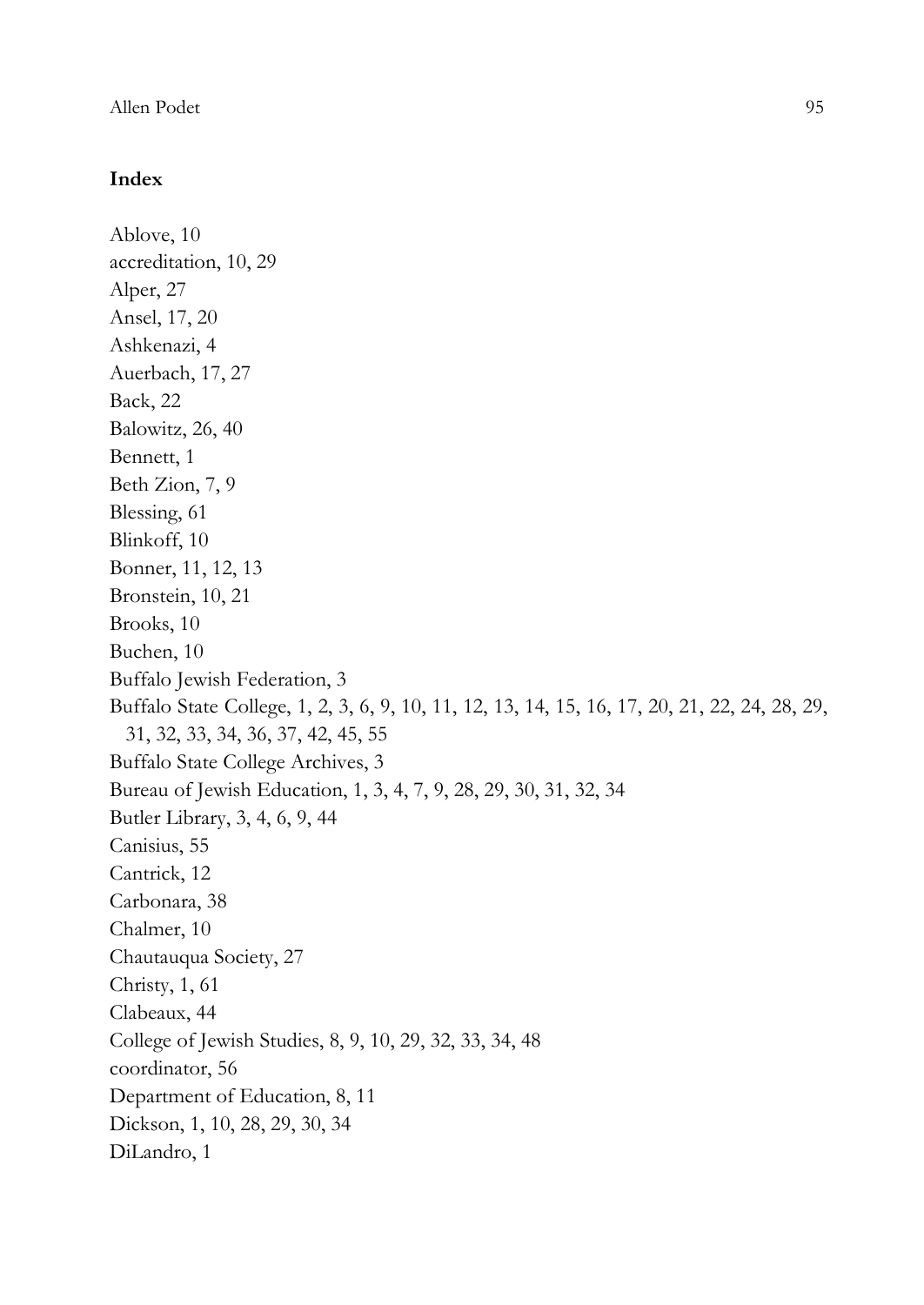Diocese, 11, 12, 14 Directors, 10, 15, 22 Donnelly, 25 Drzewieniecki, 17 Eastern European, 4, 5 Falbo, 17, 21, 27 Falk, 1, 17, 20, 24, 26, 27 Federation, 3, 4, 5, 7, 21, 33, 35, Ferguson, 1, 14, 25, 41, 51, 53, 58, 59 Ferster, 25 Fertig, 10 Fotion, 12, 13 Franciscan, 59 Fretwell, 1, 12, 46, 51 Frey, 46 Fulbright, 2 Garfinkel, 10 Geiger, 2 German, 1, 2, 4, 5, 6 Ginsberg, 27 Goldberg, 10 Grande, 25 Grunebaum, 41 Gurary, 21 Halpern, 10 Hammerl, 11 Hebrew, 2, 16, 18, 19, 21, 30, 36, 42 Herzog, 10 Hesed Abraham, 2 Hillel, 10, 16, 20 Hoffman, 10, 16, 20 Hole, 1 Horowitz, 10 Institute of Jewish Studies, 9, 20, 32 Itzkowitz, 10 Jakiel, 25 Jewish Archives, 1, 3, 8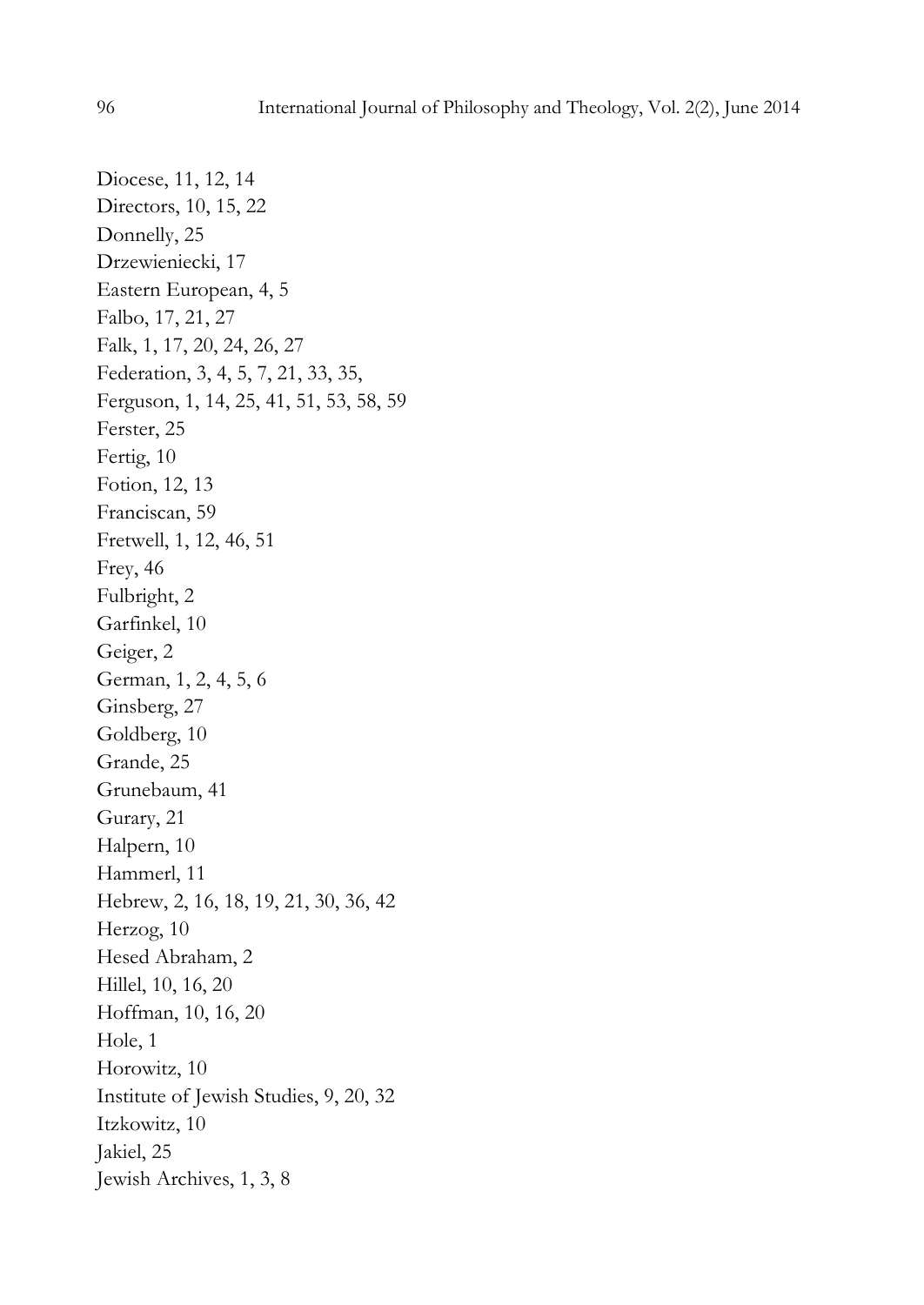Allen Podet 97

Jewish Studies, 15, 16, 17, 23, 24, 29, 31, 32, 33, 34, 37, 43, 46, 48, 51 Johnstone, 1, 39, 40 Judaic Studies, 15 Kadimah, 22 Kerman, 10 Kirschenbaum, 48 Klein, 20, 22, 24, 25, 26 Kotzin, 1, 3, 4, 6, 9 Kury, 28, 30, 32, 33, 36, 37, 46 La Croix, 44 Lampe, 44 Lauer, 44 Lenegan, 53 Levin, 10 Lottor, 10 Mandelbaum, 10 McDonogh, 44 McMaster, 14, 54 Merrick, 10 Messinger, 28 Minahan, 24, 25, 26, 36, 38, 44 minors, 61 Mintz, 10 Monga, 44 Monk, 10 Montefiore, 9 Newman, 14 Offhaus, 1 Olton, 24, 26, 28 Paley, 43 Penn, 10 Peretz, 18, 22 Plesur, 10, 20 Podet, 2, 3, 6, 9, 11, 29, 33, 34, 42, 51, 53 Pontifical Institute, 14 Puehn, 14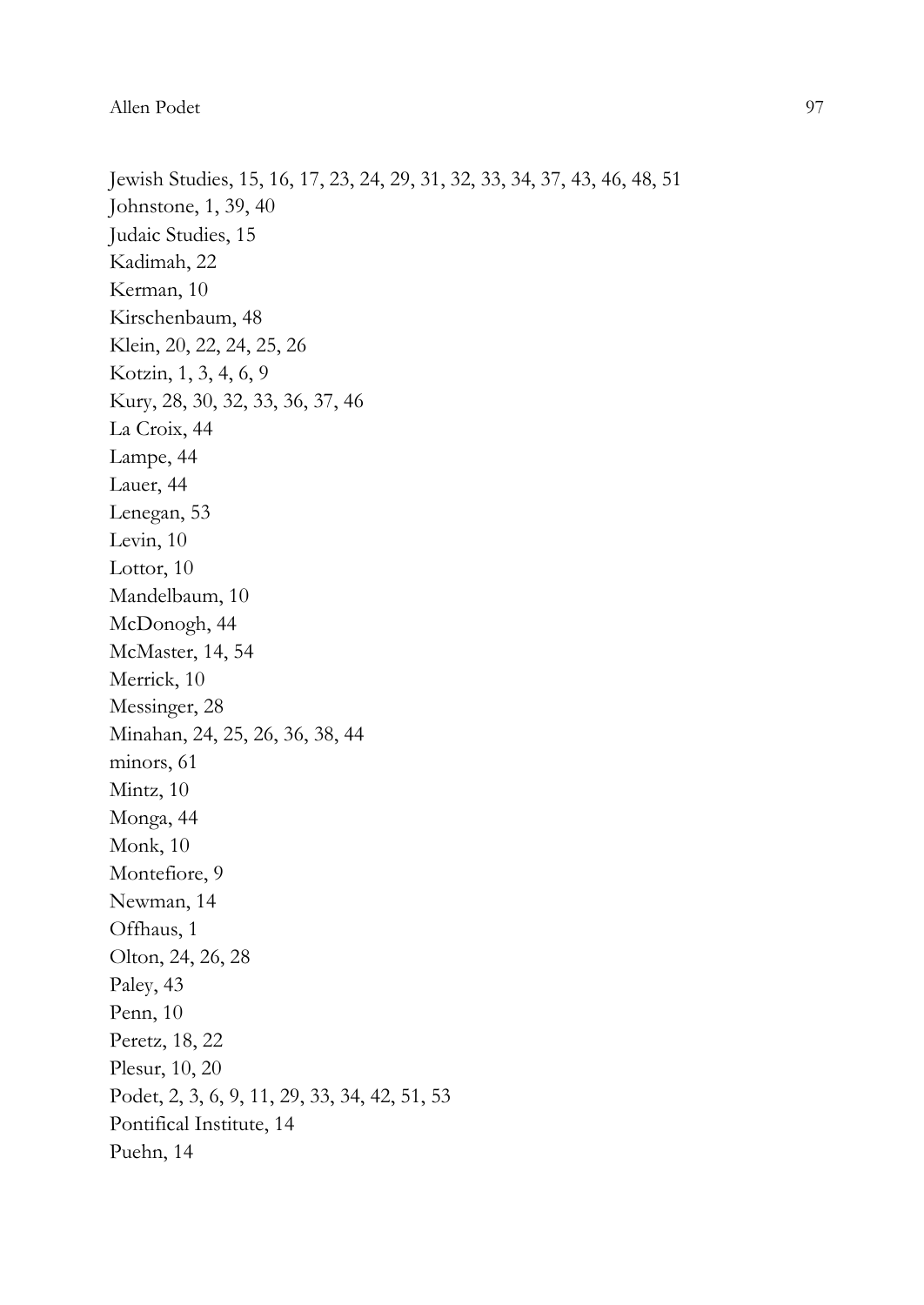Putman, 22, 23 Reconstructionism, 30 Reform, 5, 7, 27, 30, 41 Religious Studies, 1, 2, 3, 12, 29, 38, 40, 42, 45, 46, 47, 48, 49, 51, 52, 53, 55, 56, 57, 58, 59, 61 Riess, 1 Rivkin, 48 Robison, 12 Roblin, 38 Schoenberg, 16, 22, 23, 24, 25, 26, 27, 28 Schwartz, 24, 26, 27, 28, 32 Sedlacek, 1 Sengbusch, 12 Sephardim, 5 Shabatay, 1, 3, 10, 11, 15 , 28, 29, 32, 33, 34, 35, 36, 42, 44 Shuman, 10 Smith, 25, 36, 37, 38 Snitzer, 10 Spitalny, 10 St. John Seminary, 12, 13 State University College, 3, 4, 16, 28, 32, 34, 35 State University of New York, 1, 3, 12, 22, 35 State University of New York Center at Buffalo (UB), 3 Stern, 17, 20, 27 Stewart, 12 Stievater, 44 Swados, 10 Swartney, 25 Temkin, 43 Temple Beth Zion, 3, 5, 9, 27 Tetewsky, 2 Thompson, 53 Trossman, 10 Tyrpak-Endres, 53 UB, 3, 5, 8, 9, 10, 15, 16, 20, 22, 23, 28, 29, 30, 31, 32, 34, 35, UB Archives, 3, 5, 8, 9, 28, 29, 30, 31, 32, 34 Verret, 9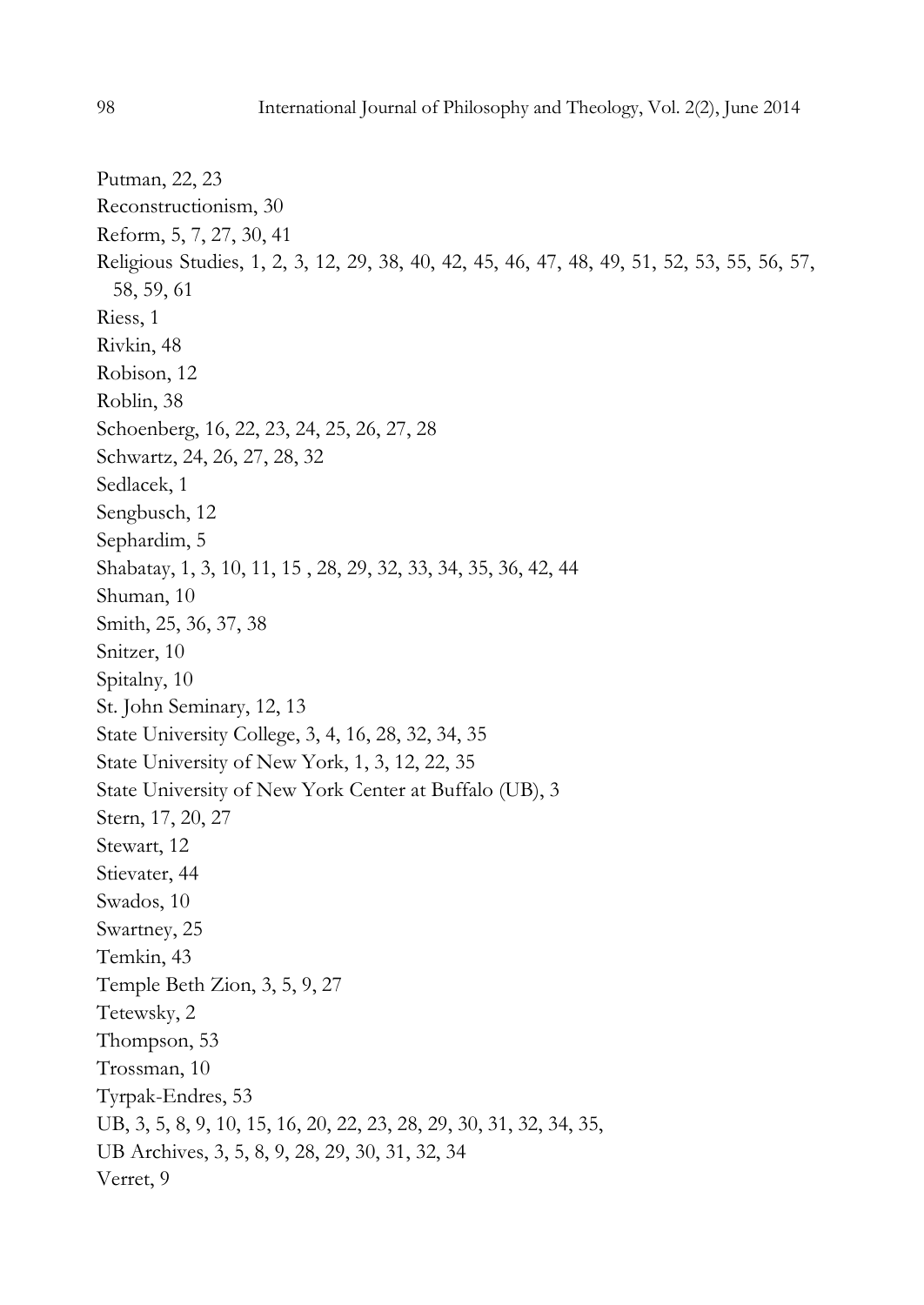#### Allen Podet 99

Vogler, 44 Weimer, 25 Weiss, 10 Wertheimer, 10 Wieczorek, 2 Wile, 5, 7, 9 Yiddish, 18

#### Acknowledgments

Special thanks and profound gratitude to Lynn Bennett, Secretary 1, whose unfailing cheerfulness and helpfulness makes work pleasanter and easier;Dean Ben Christy, Ph.D., who supported this research; Dr. Stan Dickson,Ph.D., quondam President of the Bureau of Jewish Education;Daniel M. DiLandro, MLS, a gentleman and a scholar and a researcher's best friend, Archivist of the Buffalo State College Archives, and his staff; Bill Offhaus, MLS, a man of great patience and willingness to guide the unknowing, Archivist of the State University of New York at Buffalo, University Archives; Dr. Gerhard Falk, Ed.D., sociologist extraordinaire, helpful and uncomplaining critic of my idiosyncratic German and author of a book per year for the last twenty-plus years (he is up to # 24 now); Sister Marianne Ferguson, Ph.D., kind and benevolent friend and Buffalo State College Coordinator of Religious Studies for the last 24 years; President E. K. Fretwell, Ph.D., who strongly supported the religious studies program from the outset; Dr. George Hole, Ph.D., for nearly two decades Chair of Philosophy and Religious Studies, a wise guide and a thoughtful friend; President D. Bruce Johnstone, Ph.D., who opened my eyes to the challenges and the realities of college leadership when I shared his private office as his Presidential Intern; Dr. ChanaKotzin, Ph.D.,Director and Archivist of the Buffalo Jewish Archives Project, and always helpful.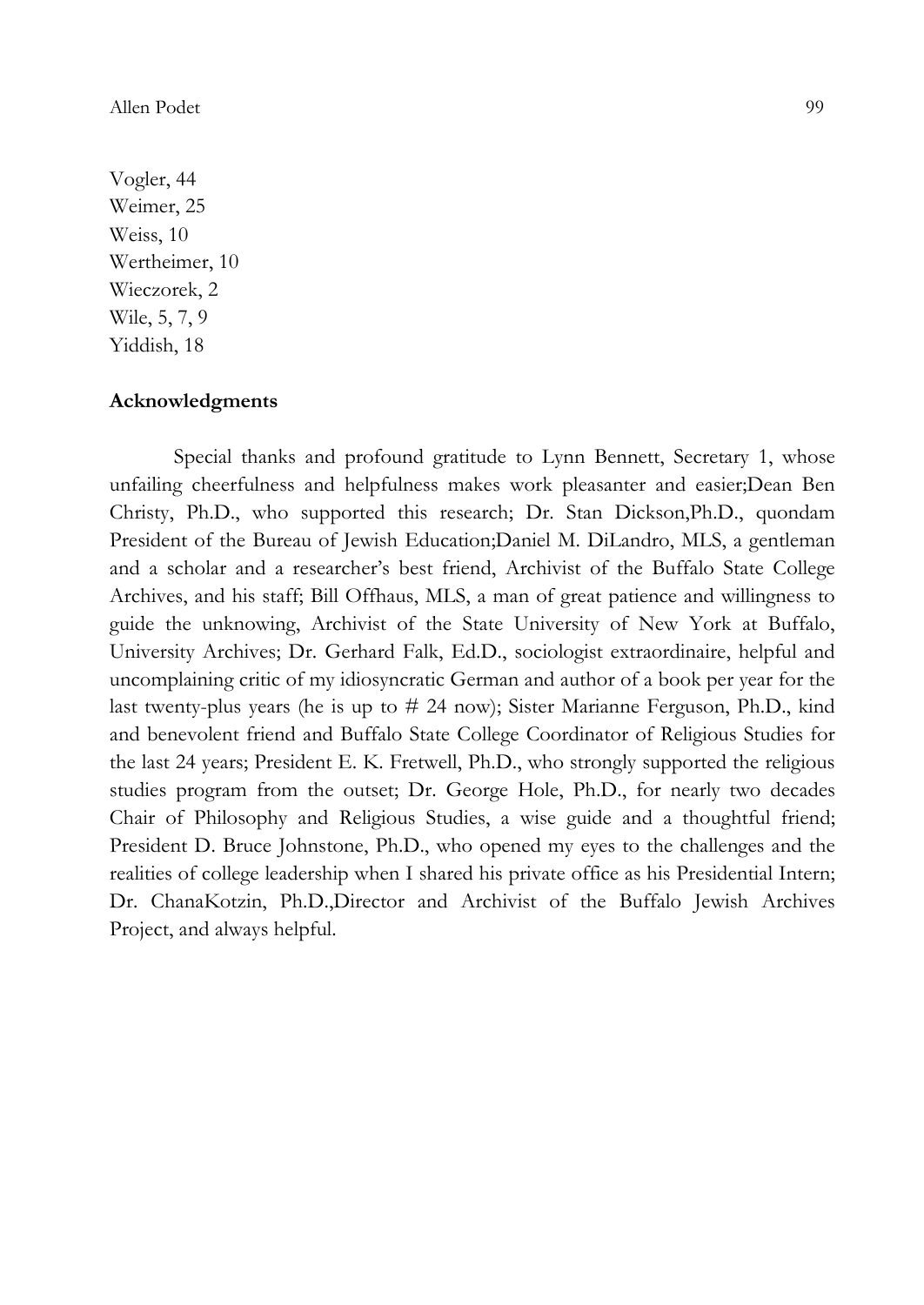Her close reading of this dense MS was a generous scholarly gift of great value; Librarian Albert Riess, MLS, the savior of the researcher when he hits a dead end; Dr. William Sedlacek, Ph.D., Professor Emeritus at the University of Maryland, developer of the self-correcting bias analysis device described below, whose latest book is Beyond the Big Test: Noncognitive Assessment in Higher Education;Dr. YehudahShabatay, Ph.D., Master of Jurisprudence, now Professor at UC San Diego, a man of great kindness and a good shepherd to a stranger in a strange land; Dr. Sheldon Tetewsky, Ph.D., Senior Research Analyst at the Center for Health and Social Research, who prepared the statistical analyses of the anti-Semitism experiment; Dr. William Wieczorek, Ph.D., Director of the Center for Health and Social Research, who helped plan the experiment.

Every historian or researcher knows and dreads the vast amount of material that is never saved or is lost or misfiled, the memo that isn't there, the critical—or complimentary—assessment that is in some file someplace but not where it is supposed to be, the deliberate omissions, the forgotten or misremembered, the proverbial buried bodies. I am grateful to all who helped pull this material together.

 $\overline{a}$ 

i From The Jewish Archives of Greater Buffalo, Jewish Federation of Greater Buffalo Records, 1902- 1979 (bulk 1930-1975), Collection MS150. In: State University of New York at Buffalo, University Archives. Hereafter UB Archives.

The collection was transferred from the State University of New York College. at Buffalo (Buffalo State College) Archives in 2006 to the State University of New York Center at Buffalo (UB) in Amherst, N.Y., by the Jewish Federation of Greater Buffalo, under the auspices of the Bureau of Jewish Education.

ii Dr. Kotzin suggests that there were, of course, other factors at play: local concentration of academics and…Rabbis with specific expertise; State pressures from Albany—SUNY Central—on the State University Center At Buffalo (UB) and Buffalo State College, as will be discussed below; interplay between local Jewish institutions other than the Bureau of Jewish Education (BJE) and the Jewish Federation, for example Temple Beth Zion. Although the Federation was providing the funding, the role of the Bureau, especially through the work of Dr. Shabatay, was critical. (Note to the author, 9 January 2014, filed in Buffalo State College Archives at Butler Library, Buffalo State College, s.v. Podet.)

iii Chap. 7, p. 227. In Butler Library, State University College Buffalo.Jewish Publication Society of America. Phila.:1960.

iv So called commonly but actually third wave. The first Jews date from the 15th and 16thCenturies, the second wave was in the colonial period.

v Professor Adler refers to the Federation. Dr. Kotzin notes that this coordination work was done through the Bureau of Jewish Education.

vi UB Archives, MS150.1, Box 1, folder 3-1.4, 1.10.

vii UB Archives, MS 150.1, Box 1, folder 1.19.

viii UB Archives, MS150.1, Box 3, folder 17.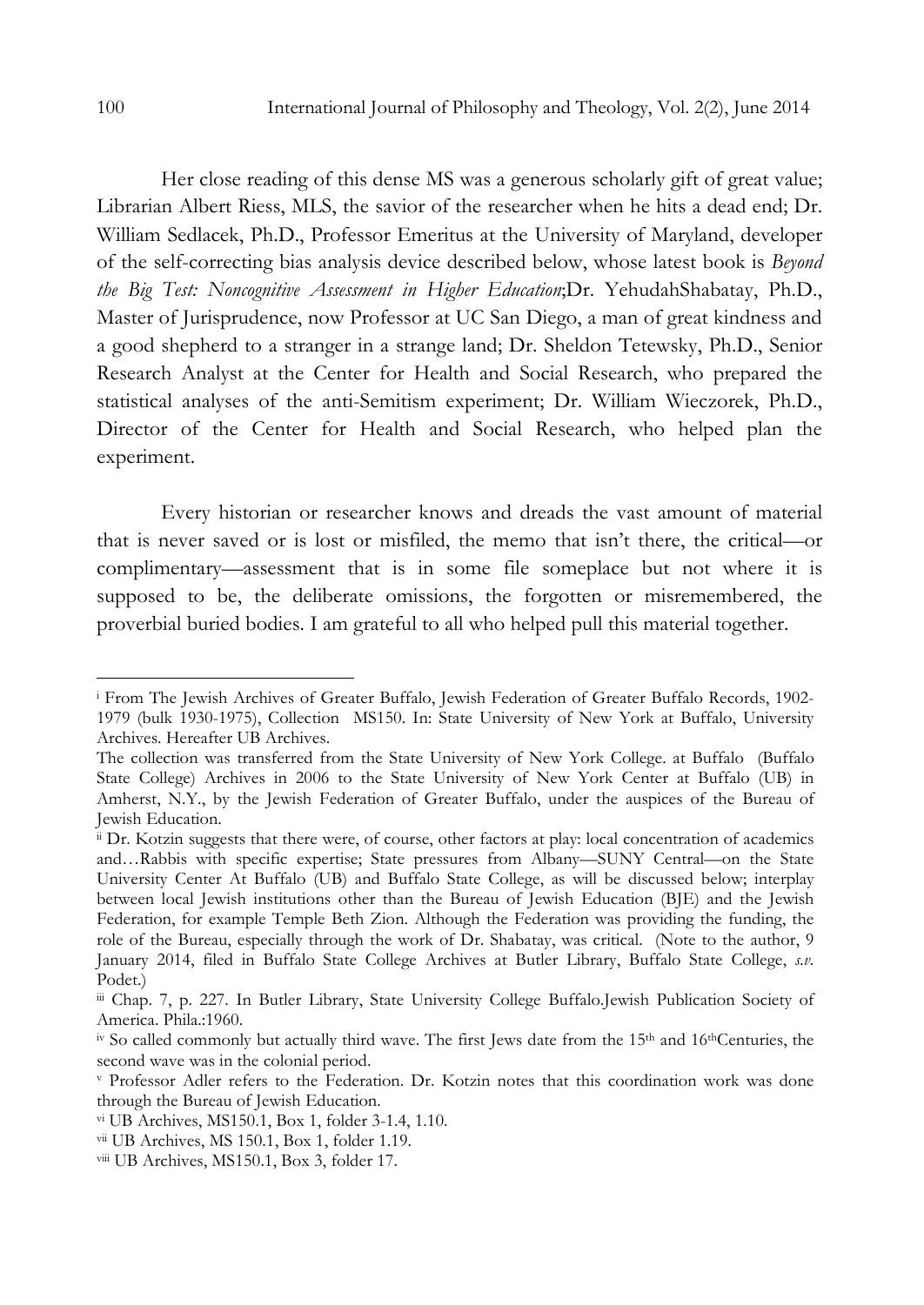$\overline{a}$ 

This rapid financial success of the German immigrant Jews may have something to do with the fact that they were often not poor in the old country. The middle class Jews who fled Cuba for Miami, for example, had to leave behind all their property and funds and tangible resources, but they had largely regained their middle class standards in a short time, perhaps because they expected to be in and live like middle class people.

x JBIC253 Buffalo Jewish Archives Project

LIB UA 013 1953

xi UB Archives MS150, 3.8-3.15

xii UB Archives MS150, 150.1, Bx. 1, folder 19.

xiii UB Archives MS225

xiv Dr. Kotzinnotes that "the Bureau of Jewish Education was actually functioning from 1928/1929 from after the Wile survey. It is true that it had limited oversight by a consistent administrator, but it was founded prior to 1937." (Note to the author, 9 January 2014, filed in Buffalo State College Archives at Butler Library, Buffalo State College, s.v. Podet.)

xv MS203, Bx1, folder 2

xvi MS203, Bx1, folder 20. See Minutes of 23 Sept 1974.

xvii Ibid., minutes of 28 Jan 1974.

xviii Mrs. Samuel Ablove; Morton Brooks; Bertram Chalmer; Norman Fertig; Martin Garfinkel; Harold Halpern; Mrs. Lawrence Itzkowitz; Lawrence Levin; Max Mandelbaum; Mrs. Joseph Merrick; Rabbi Shay Mintz; Professor Milton Plesur (for whom the community's Milton Plesur Library, the main Jewish library resource of the Jewish community, was named); Dr. Yehuda Shabatay, now full-time Director of the Bureau; IsadoreSnitzer; Mrs. Cyrus Trossman; Haskell Penn; Clarence Wertheimer; guests Professor Stanley Dickson of Buffalo State College; and Irving Shuman; Samuel Blinkoff; Mrs. Jacob Goldsstein; Rabbi Justin Hoffman, Hillel Director at Buffalo State College; Sanford Lottor; Dr. Abraham Monk; Mrs. Max Spitalny; Paul Swados; Arnold Weiss; Rabbi Robert Bronstein; Rabbi Leonard Buchen; Rabbi Martin Goldberg; Rabbi Joseph Herzog; Rabbi Herman Horowitz; Rabbi Daniel Kerman; and representatives of temples and Jewish organizations. One notes that Buffalo State College had then enough Jewish students to merit a Hillel Foundation with its own Director and a house on Elmwood Avenue.

xix Personal communication from Dr. Shabatay, December 1975, who very kindly helped with this history, January – March 2014. Notes on Dr. Shabatay's personal communications are on file in the Buffalo State Archives, Podet file. Professor Shabatay is now at the University of California at San Diego.

xx State University of New York College at Buffalo Archives, University Archives, Accession number 84-A3, Box 7. Vice President for Academic Affairs, Office Correspondence 1960-1976, Community Action to Criminalistics, Religious Studies unit.

See also Accession number 83-C1, Vice President for Academic Affairs, Curriculum Committee, Courses and Programs – approved/rejected, 1976-1983, General Studies, Philosophy. Home Ec to Mission. Hereafter Accession number 83-C1.

xxiAccession number 83-C1.

xxiiBut not in Jewish Studies. Courses of Jewish Studies interest were thus available.

xxiii MS203, Box 1, folder 20. Board of Directors.

xxivPersonal communication from Dr. Shabatay, January 1975.

Allen Podet 101

ix Still, as Dr. Kotzin notes, "many in Buffalo started as peddlers, even families like the Fleischmanns, Barmons, Weils, etc. True they were fast successful, but they started modestly. They just had a lot less competition and they were immersed in Germanculture which worked out well in many of the new cities as German Christians had already made their mark. E.g., Baltimore and Buffalo." (Note to the author, 9 January 2014, filed in Buffalo State College Archives at Butler Library, Buffalo State College, s.v. Podet.)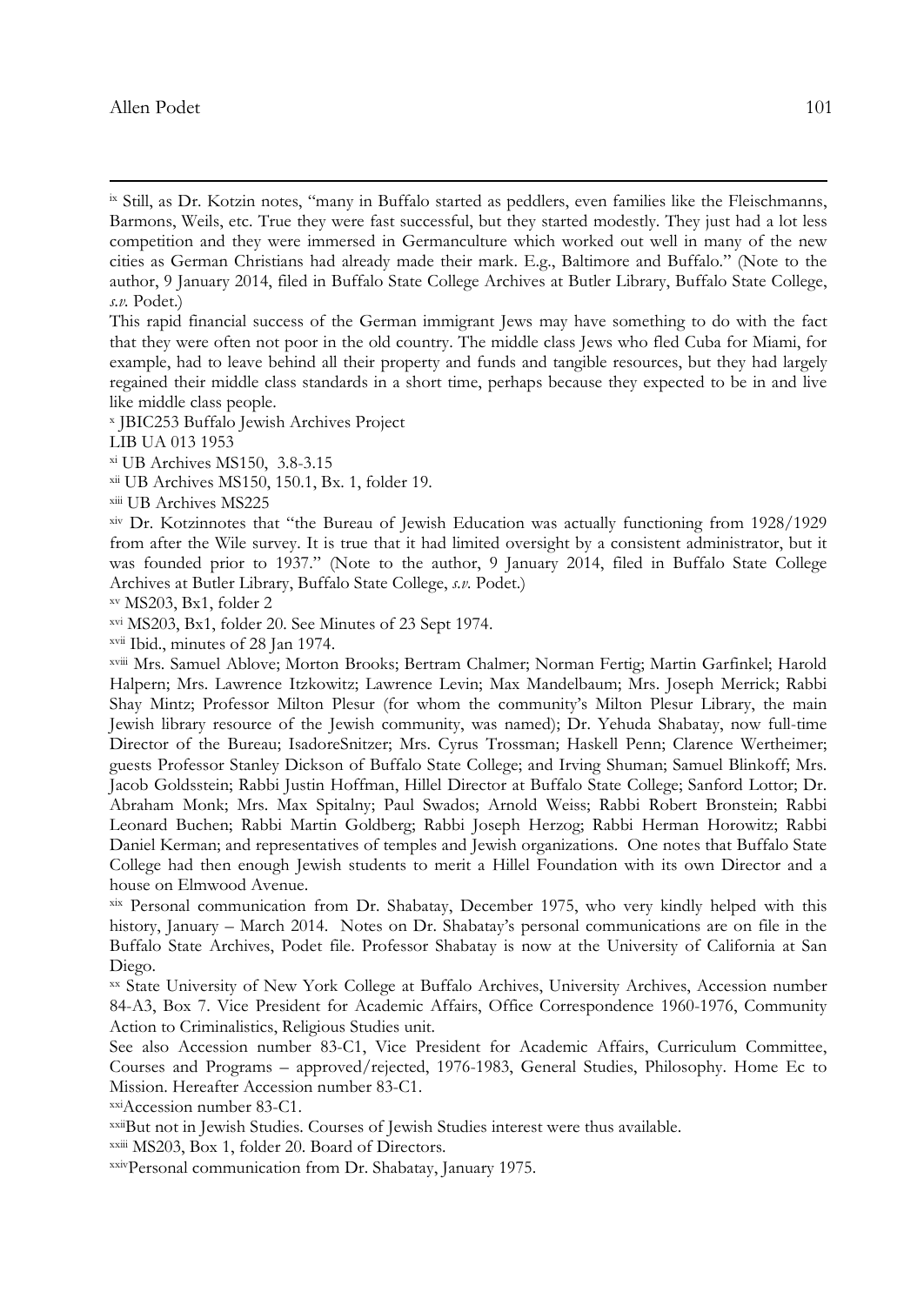xxvBSC Archives 84-03, Bx 4., 1971-1975.

xxvi BSC Archives 84-03, Bx 4, Auerbach

xxviii

- 1. English 333, Yiddish Literature in Translation, dealing with Sholom Aleichem, I. L. Peretz, Sholom Asch, I. J. Singer, and others. Relationships to East European; and American Literature and culture.
- 2. English 401, Literature of the Bible. Selected readings of the Old and New Testaments studied as literature; Biblical poetry and prose; influence of Bible translations on the English language.
- 3. Hebrew 101. Elementary Hebrew. Fundamentals of Hebrew with emphasis upon speaking.Available on self-study basis only. The term is not defined, but presumably the student would receive guidance and examination by a faculty member, but the work would have to be done as an Independent Study course.
- 3. Hebrew 102. Continuation of Hebrew 101. Available on self-study basis only.
- 4. Hebrew 201. Intermediate Hebrew. Further development of the basic skills with emphasis on reading and writing. Available on self-study basis only.
- 5. Hebrew 202. Intermediate Hebrew. Continuation of Hebrew 201. Available on self study basis only.
- 6. History 212. History of the Jews in Europe. A history of European Jews from 70 A.D. to the end of the Nineteenth Century. Considers Jewish communities in Roman and Byzantine Empires, in Reconquest [sic] Spain and feudal Europe, and during the Renaissance, Enlightenment and post-Napoleonic periods. Analyzes patterns of religious intolerance in European history.
- 7. Fine Arts 453. Art of the Ancient Near East. A concentrated study of the art and monuments of Mesopotamia and Persia from ;the time of the Sumerian culture of ca. 3500 B.C. to the period of Persian domination and the conquest of Alexander the Great. The relationships of the art of Egypt and the Aegean area will also be considered; lectures, discussions and extra class assignments.
- 8. Political Science 314. International relations of the Middle East. Study of the patterns or interactions with in the Middle East and with other states. Problems of security and peace in the region; ideology, nationalism, and economic interests as factors influencing the behavior of the states.
- 9. Education 409. Practicum in the teaching of social studies in the secondary school. Teaching under supervision at least five days per week; group and individual conferences at college two days during each of two eight-week assignments; individual and group instruction; daily and long-view planning; unit teaching' classroom management and routine procedures; audio-visual aids; community resources; record keeping; evaluation procedures; participation in total school program.
- 10. Education 413. Practicum in the teaching of foreign languages in the secondary school. Teaching under supervision at least five days per week; group and individual conferences at college two days during each of two eight-week assignments; individual and group instruction; daily and long-view planning; unit teaching' classroom management and routine procedures; audio-visual aids; community resources; record keeping; evaluation procedures; participation in total school program.

xxixDirector of the Buffalo State College Hillel Foundation.

- xxxi BSC Archives 84-03, Bx 4. Putman.
- xxxii BSC Archives 84-03, Bx 4. Schoenberg, p.3.

xxxiii Ibid.

- xxxiv BSC Archives 84-03, Bx 4. Note: not UB. Schoenberg
- 1. Sociological Study of Chassidism.
- 2. Introduction to Judaism.
- 3. History of the Old Testament.
- 4. Chassidic Music as Literature (proposed).
- 5. Jewish Mysticism and Religious Practice (proposed).
- 6. Modern Jewish History (proposed).

 $\overline{a}$ 

xxvii BSC Archives 84-03, Bx 4.

xxx BSC Archives 84-03, Bx 4, Falbo.

xxxv Not found.